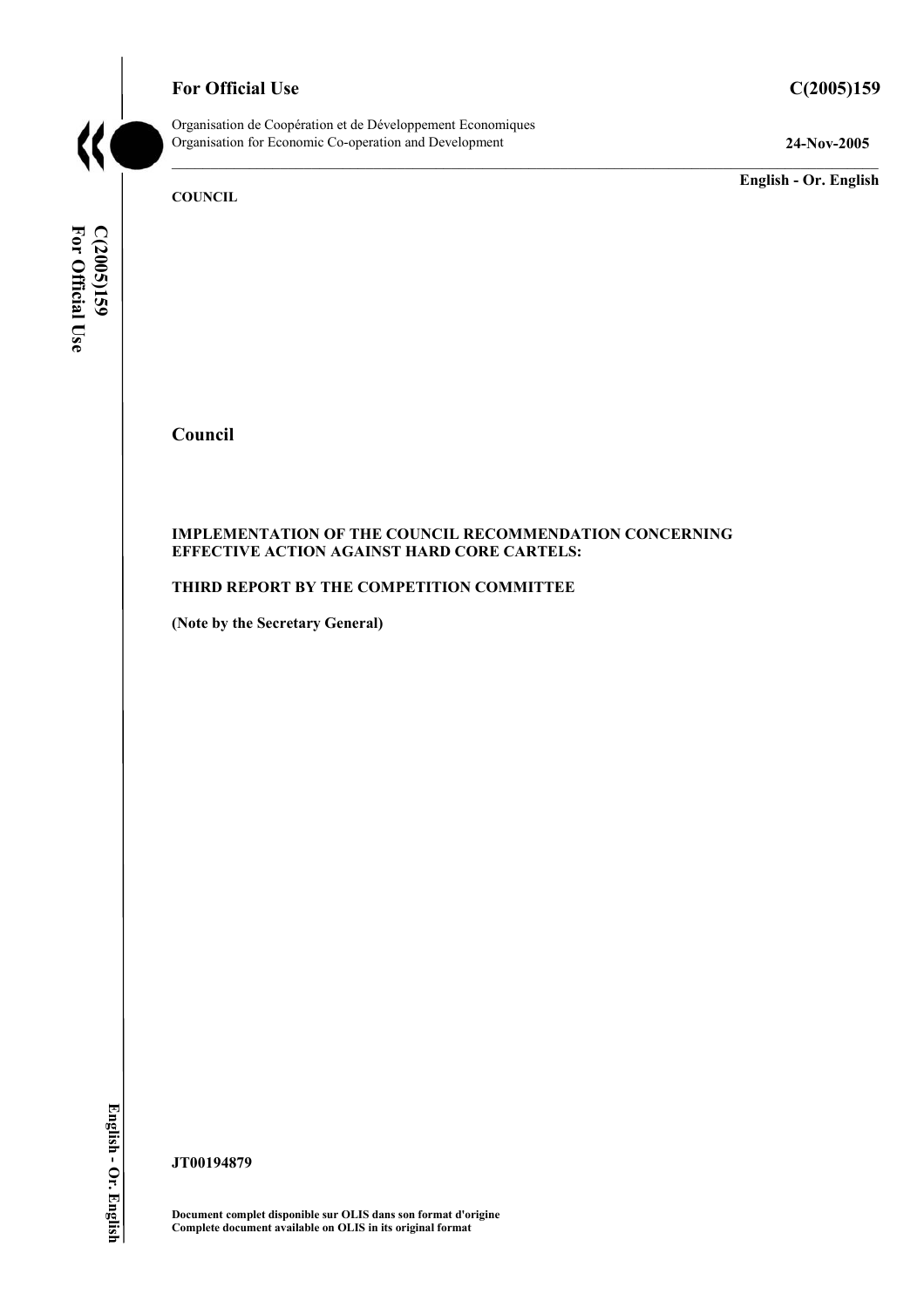# **Introduction**

1. On 25 March 1998 the Council adopted its Recommendation concerning Effective Action Against Hard Core Cartels [C(98)35/FINAL]. The Recommendation condemns hard core cartels – agreements among competitors fixing prices, rigging bids (collusive tenders), restricting output and dividing markets – as the most egregious violations of competition law. The Recommendation calls upon Member countries to ensure that their laws adequately prohibit such cartels and that they provide for effective sanctions, enforcement procedures, and investigative tools with which to combat it. Further, it urges Member countries to cooperate with one another in prosecuting hard core cartel conduct.

2. The Competition Committee has since then conducted intensive study in several important areas relating to effective action against cartels. It has issued two reports which summarised its work and the efforts of Member countries to strengthen their enforcement against cartels. The Council noted these reports and endorsed their conclusions. Attached is the third report by the Committee, describing its most recent work related to anti-cartel enforcement, and containing several conclusions. The report focuses on four topics:

- Progress in Member countries and observer countries in fighting cartels.
- Increasing public awareness of the harm caused by cartels.
- Effective sanctions against cartel conduct, in particular sanctions against individuals.
- International cooperation in cartel cases.

# **Recent accomplishments in anti-cartel enforcement**

3. The report finds that efforts to detect, investigate, and prosecute domestic and international cartels have continued in OECD Member countries at very high levels. More countries are catching up and are improving their enforcement regimes in line with developments in the most advanced jurisdictions. As a result, more competition authorities have focused efforts and resources on the prosecution of cartels, frequently aided by new laws and regulations that provide for greater enforcement powers. Severe sanctions are being imposed against cartels. Cooperation among competition authorities in investigations of cartels has reached unprecedented levels. However, as competition authorities intensify their anti-cartel efforts and compare their experiences, it also becomes evident that more should be done to strengthen laws and prosecute cartels, in order to combat cartels more aggressively.

# **Increasing public awareness of cartels, including the awareness of procurement officials of bid rigging cartels**

4. The report summarises the results of a Competition Committee roundtable discussion on the importance of raising the awareness of cartels. Making the public aware of the harm caused by cartels is an important part of a country's overall effort to combat cartels. Where the general public and in particular lawmakers are educated about the harm cartels cause to economies and the benefits of robust anti-cartel enforcement, they are more likely to support competition authorities and provide them with the necessary enforcement tools, including the ability to impose significant sanctions that can effectively deter cartels. Moreover, the more the business community and their counsel are aware of anti-cartel efforts, sanctions that can be imposed, and leniency programmes, the more likely it is that businesses will comply with the law or, where cartels have been formed, inform the competition authority about them.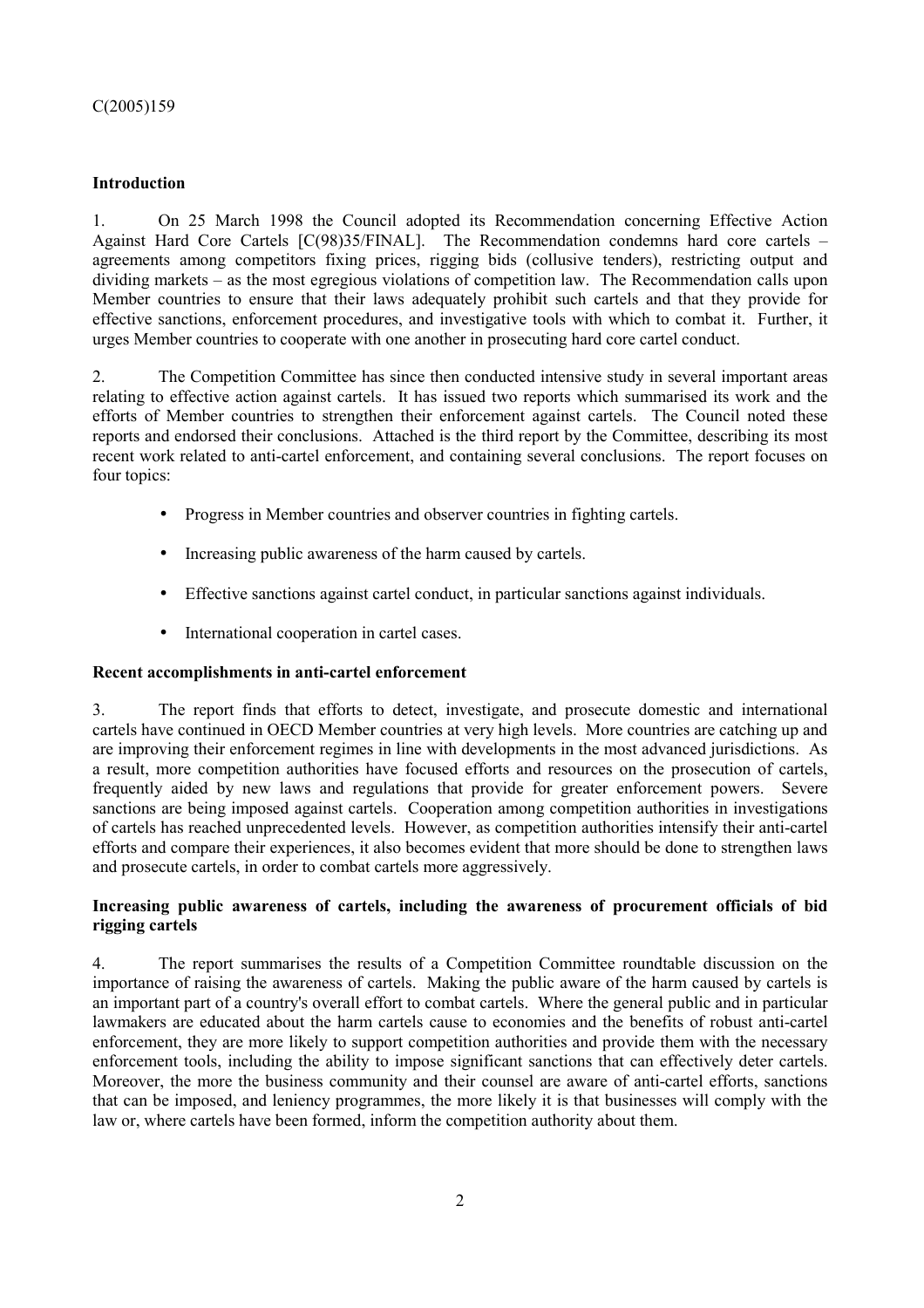5. The report describes various methods countries can use to educate the public about cartels, including outreach to stakeholders, speeches, publications, websites, and pro-active media relations, and most importantly aggressive anti-cartel enforcement that receives good press coverage and public attention. It documents in greater detail particularly successful outreach programmes. The report emphasises that cartel enforcement, in particular successful cases against cartels that have a direct impact on consumers' pockets, is the most important and effective tool to raise public awareness. It provides examples of cases that significantly contributed to greater public awareness where consumers were directly affected and experienced the benefits of anti-cartel enforcement.

6. The roundtable discussion also focused on efforts to raise cartel awareness among procurement officials and procurement authorities. Bid rigging continues to be a great concern in virtually every jurisdiction. Every year, annual reports of enforcement activities in Member countries and observers to the Committee reveal cases of bid rigging. Frequently, the best placed authority to detect signs of unlawful bidding arrangements is the procurement authority as it has good knowledge of the relevant industry sector, and can observe patterns in bidding processes that could indicate unlawful collusive activity. The report describes several programmes competition authorities have developed to reach out to, and educate, the procurement community, as well as procedural measures procurement authorities can adopt to make the formation of cartels more difficult.

7. The roundtable discussion also demonstrated, however, that comprehensive programmes to systematically educate procurement officials exist only in a few Member countries, while some other countries have more recently started to develop their own, more limited programmes. This suggests that in many countries procurement authorities and officials are not yet sufficiently aware of the danger of cartels among companies participating in bidding procedures and of the important role they can play in preventing and detecting cartels.

### **Sanctions, in particular criminal sanctions against individuals**

8. An important part of the Competition Committee's ongoing work related to cartels has been an examination of sanction regimes that can effectively deter cartels. Following the adoption of the second report, which demonstrated that in those cases were data were available, financial sanctions imposed on cartels remained significantly below the level at which they could be considered an optimal deterrent, the Competition Committee examined more closely the role of sanctions against individuals, including criminal sanctions, in anti-cartel enforcement. The report summarises the results of this exercise.

9. The report finds that the threat of individual sanctions can be an important complement to corporate financial sanctions. Individual sanctions can strengthen the incentive of directors and employees to resist corporate pressure to engage in unlawful activity. In addition, sanctions against individuals can increase the effectiveness of leniency programmes as they are a powerful incentive for individuals to reveal information about existing cartels and to cooperate in investigations. The threat of sanctions against individuals, and the possibility to avoid them through co-operation, can also strengthen a competition authority's position in investigations after a cartel has been disclosed.

10. The report also finds that while a strong case can be made that cartel enforcement will be more effective with the possibility of sanctions against individuals, each country must ultimately determine its own, "right" mix of sanctions that has the most effective deterrent effects against cartels. In each jurisdiction this determination depends on a number of factors, including a jurisdiction's cultural and legal environment, its enforcement history in cartel cases, the relationship between a competition authority and courts and prosecutors, as well as the resources of a competition authority. Other measures, such as a reward system for individuals who inform the competition authority about a cartel, or encouraging private enforcement of competition laws could be adopted as alternative or complement to individual sanctions.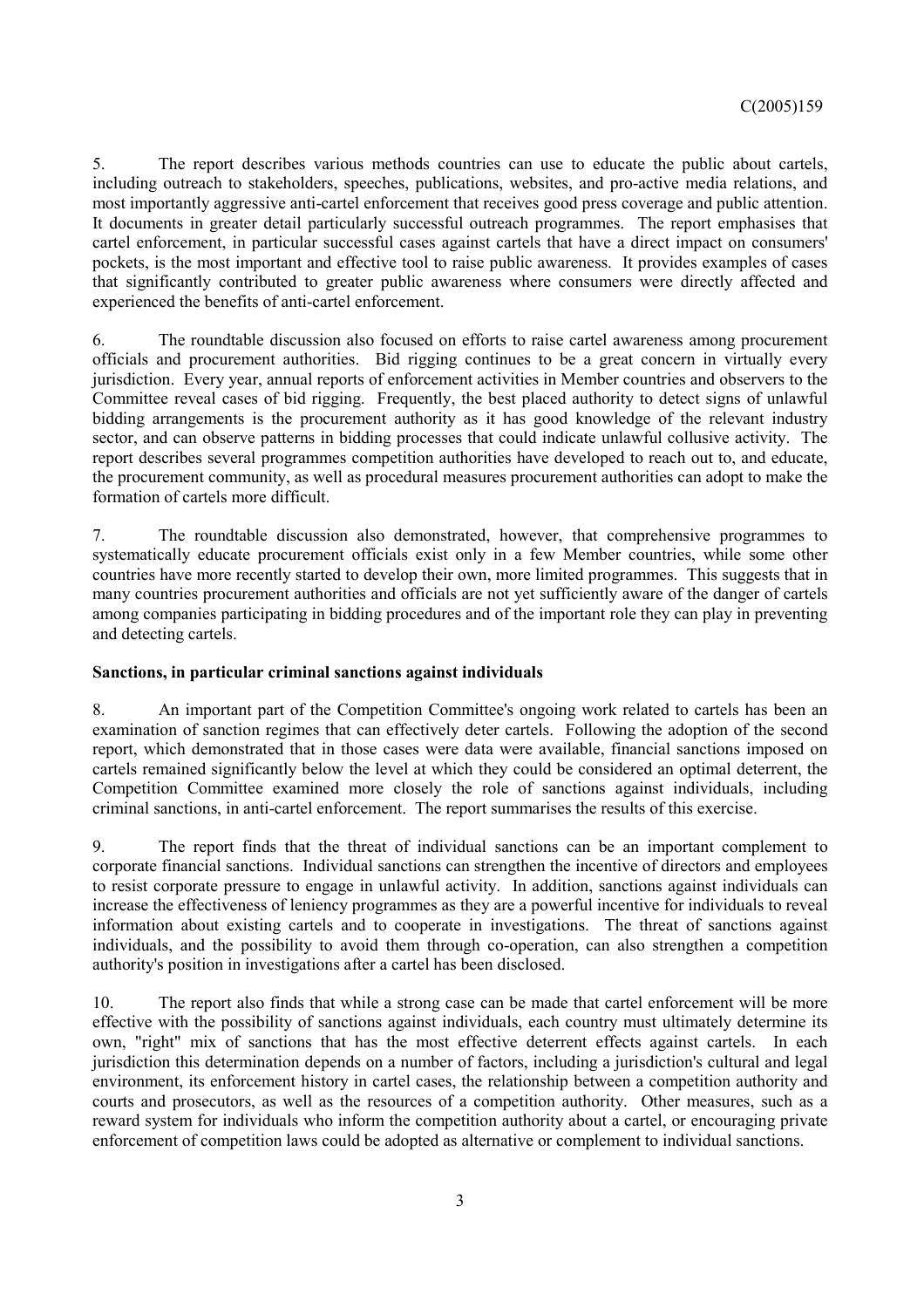11. The report concludes that while the number of OECD Members and observers that have actually imposed sanctions against individuals is relatively small, there is a trend toward accepting that sanctions against individuals can contribute to more effective anti-cartel enforcement. It provides examples of jurisdictions that recently have adopted a criminal sanctions regime, are about to introduce criminal sanctions, or have initiated discussions about the merits of introducing criminal sanctions in cartel cases.

# **International cooperation in cartel cases**

12. Supporting efforts of member countries to strengthen international cooperation in cartel investigations remains a priority area for the Competition Committee. More effective international cooperation can enhance the ability of authorities to detect and investigate international cartels, and reduce the risk of inconsistencies between enforcement regimes.

13. The report finds that that international cooperation among OECD Members and observers in discovering, investigating, and prosecuting international cartels has reached unprecedented levels. New investigative strategies have been used successfully, such as coordinated, simultaneous surprise inspections in several jurisdictions. Confidentiality waivers in cases of simultaneous leniency applications have created more opportunities for multi-jurisdictional cooperation. In several cases, countries were able to assist others in providing access to evidence and witnesses located in their jurisdictions. More countries than ever cooperate by exchanging knowhow and expertise in cartel enforcement, in particular in the field of investigative techniques. The number of bilateral cooperation agreements has substantially increased.

14. The report also includes a description of the Best Practices for the formal exchange of information in cartel investigations which the Competition Committee adopted in October 2005. Competition authorities have consistently found that the ability to exchange confidential information can substantially contribute to more effective cooperation and enforcement in international cartel cases. The Competition Committee therefore has for many years sought ways to promote the sharing of confidential information in cartel investigations. The Best Practices aim to identify safeguards that member countries should consider applying when they authorise competition authorities to exchange confidential information in cartel investigations. It is hoped that by identifying appropriate safeguards for information exchanges, the Best Practices would assist member countries to remove obstacles to effective cooperation by authorising the exchange of confidential information in cartel investigations.

# **Conclusions and Recommendations**

15. The report concludes with several conclusions and recommendations, including:

- *Raising Public Awareness*: While there has been a significant increase in the awareness of the harm caused by hard core cartels in many countries, more countries should consider opportunities to create and expand their awareness programmes that reach out to key constituents, following the examples of successful programmes that already exist elsewhere. In many countries, there is also room to work more extensively with procurement officials in an effort to fight bid rigging more effectively. Countries that have not yet developed comprehensive programmes should consider increased efforts to make procurement officials effective allies in anti-cartel enforcement efforts.
- *Sanctions*: A policy of imposing strong sanctions for cartel conduct is an indispensable part of a successful anti-cartel programme. Countries should seek opportunities to further increase corporate fines. Countries also should consider introducing and imposing sanctions against individuals, including criminal sanctions where it would be consistent with social and legal norms.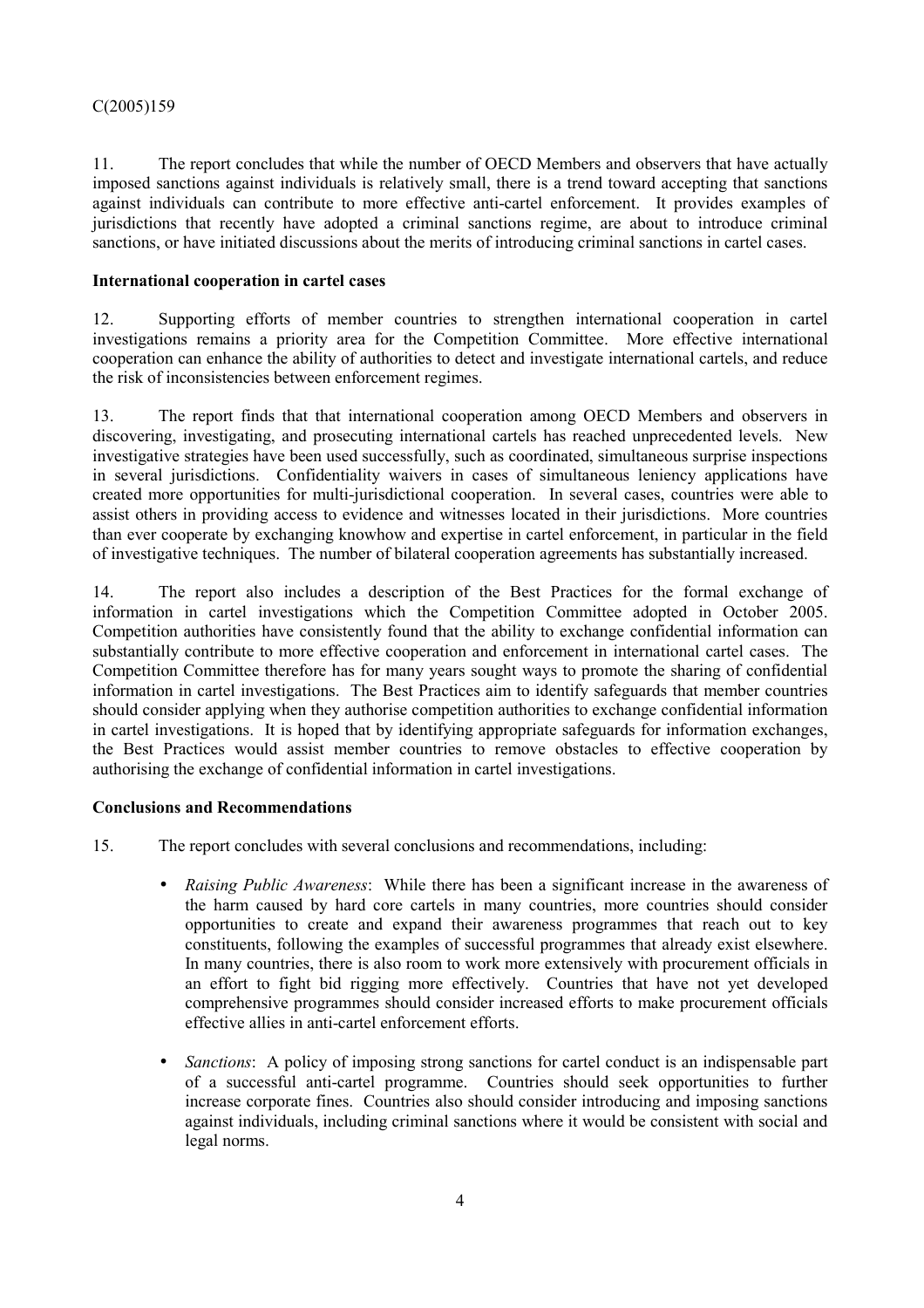*International Cooperation*: Further means of enhancing international cooperation in cartel investigations should be considered. In particular, countries should consider authorising their competition authorities to exchange confidential information with foreign competition authorities, provided appropriate safeguards against unauthorised disclosure are in place such as those developed in the Committee's Best Practices for formal information exchange in cartel investigations.

## **Future Work**

16. The Competition Committee will continue to consider the anti-cartel effort as one of its top priorities. It intends to focus on issues of enforcement procedures; the role of prosecutors in criminal cartel enforcement; harm caused by cartels; leniency programmes; cooperation and information exchange; and private enforcement.

17. In light of the preceding, the Secretary General invites the Council to adopt the following draft conclusions:

### THE COUNCIL

- a) noted document C(2005)159;
- b) noted the Third Report by the Competition Committee on the Implementation of the Council Recommendation Concerning Effective Action against Hard Core Cartels and agreed to its declassification;
- c) endorsed the conclusions and recommendations of the Report relating to strengthening awareness of hard core cartels, effective sanctions, and increased international cooperation.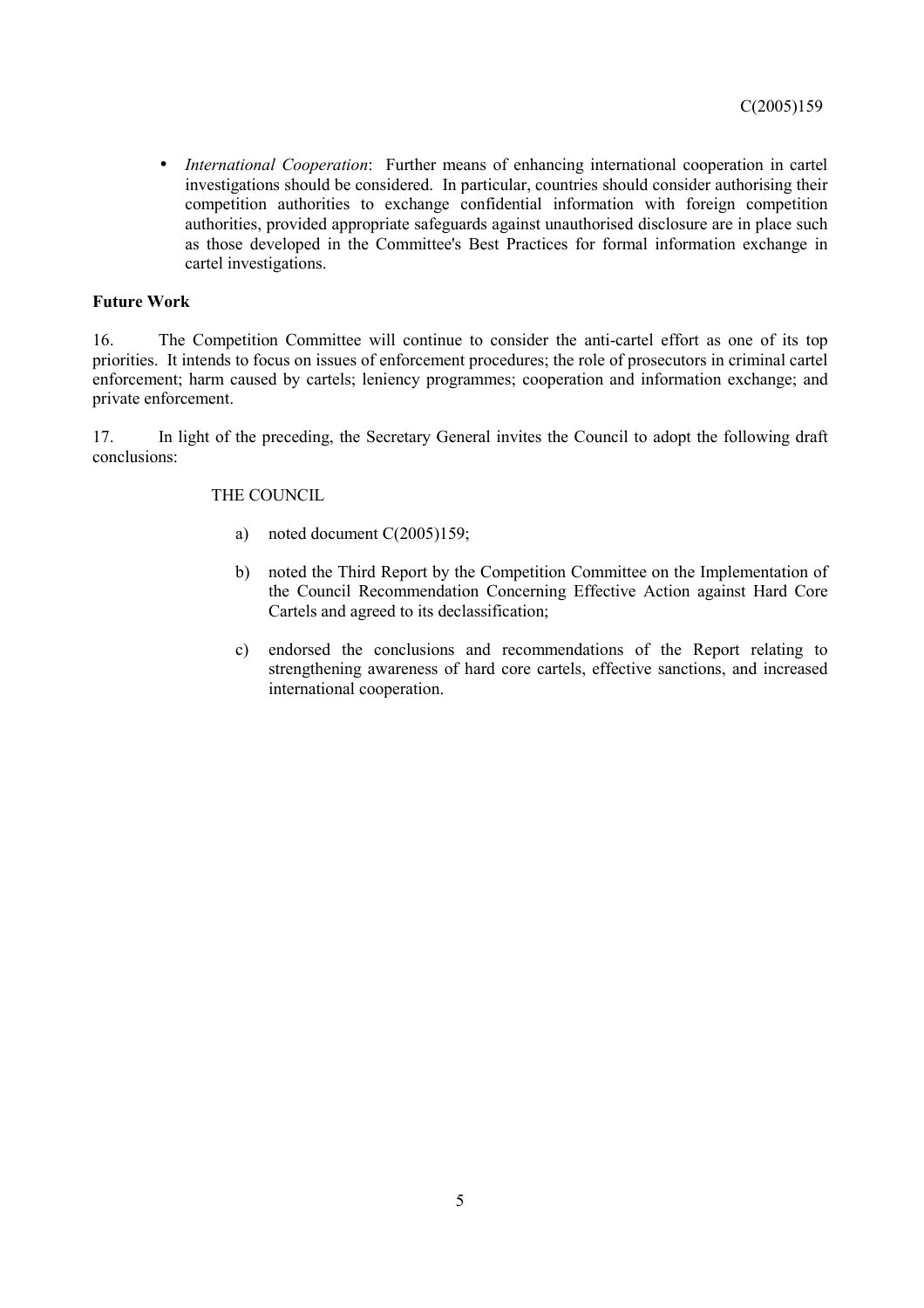## **ANNEX**

# **IMPLEMENTATION OF THE COUNCIL RECOMMENDATION CONCERNING EFFECTIVE ACTION AGAINST HARD CORE CARTELS: THIRD REPORT BY THE COMPETITION COMMITTEE**

## **Introduction**

1. On 25 March 1998 the Council adopted its Recommendation concerning Effective Action Against Hard Core Cartels  $[C(98)35/FINAL]$ <sup>1</sup>. The Recommendation condemns hard core cartels as the most egregious violations of competition law. It calls upon Member countries to ensure that their laws adequately prohibit such cartels and that they provide for effective sanctions, enforcement procedures, and investigative tools with which to combat them. Further, the Recommendation urges member countries to cooperate with one another in prosecuting hard core cartel conduct.

2. Since the adoption of the Council Recommendation, the Competition Committee has considered the anti-cartel effort as one of its top priorities, as documented in the Committee's reports to the Council on the implementation of the Recommendation. In 2000, the Competition Committee submitted the first report to the Council on the implementation of the Council Recommendation (the "First Report"). $^2$  The First Report noted that in the two years since the Recommendation there had been progress in raising the public consciousness about the harmfulness of cartels and in prosecuting them. The First Report explored in depth the topics of international co-operation in cartel investigations and the obstacles to more effective co-operation.

3. In 2002, the Competition Committee submitted the second report on the implementation of the Council Recommendation (the "Second Report"), which focused on the harm caused by cartels, investigative tools, sanctions, and international cooperation. The Second Report included a review of the estimated harm caused by cartels, and concluded that "the total harm from cartels is significant indeed, surely amounting to many billions of dollars each year."<sup>3</sup> The Second Report also compared estimates of unlawful gains from cartels in a number of cases with the financial sanctions imposed in the same cases, and found that in virtually all of the examined cases the fines imposed were below the level of fines that would be considered an optimal deterrent, and in most cases were substantially below that level. The Second Report concluded a summary of anti-cartel enforcement actions as follows:

In sum, cartels are unambiguously bad. They cause harm amounting to many billions of dollars each year. They interfere with competitive markets and with international trade. They affect both developed and developing countries, and their effect in the latter may be especially pernicious. Their participants operate in secret, knowing that their conduct is unlawful. Their detection and prosecution should be a top priority of governments everywhere.<sup>4</sup>

4. The Second Report received a great deal of public attention and played an important role in Member countries' reviews of their anti-cartel regimes.<sup>5</sup> For example, a Government-established Commission in *Australia* that examined reforms of Australian competition laws recommended the introduction of criminal sanctions for hard-core cartels, referring, among other sources, to the findings of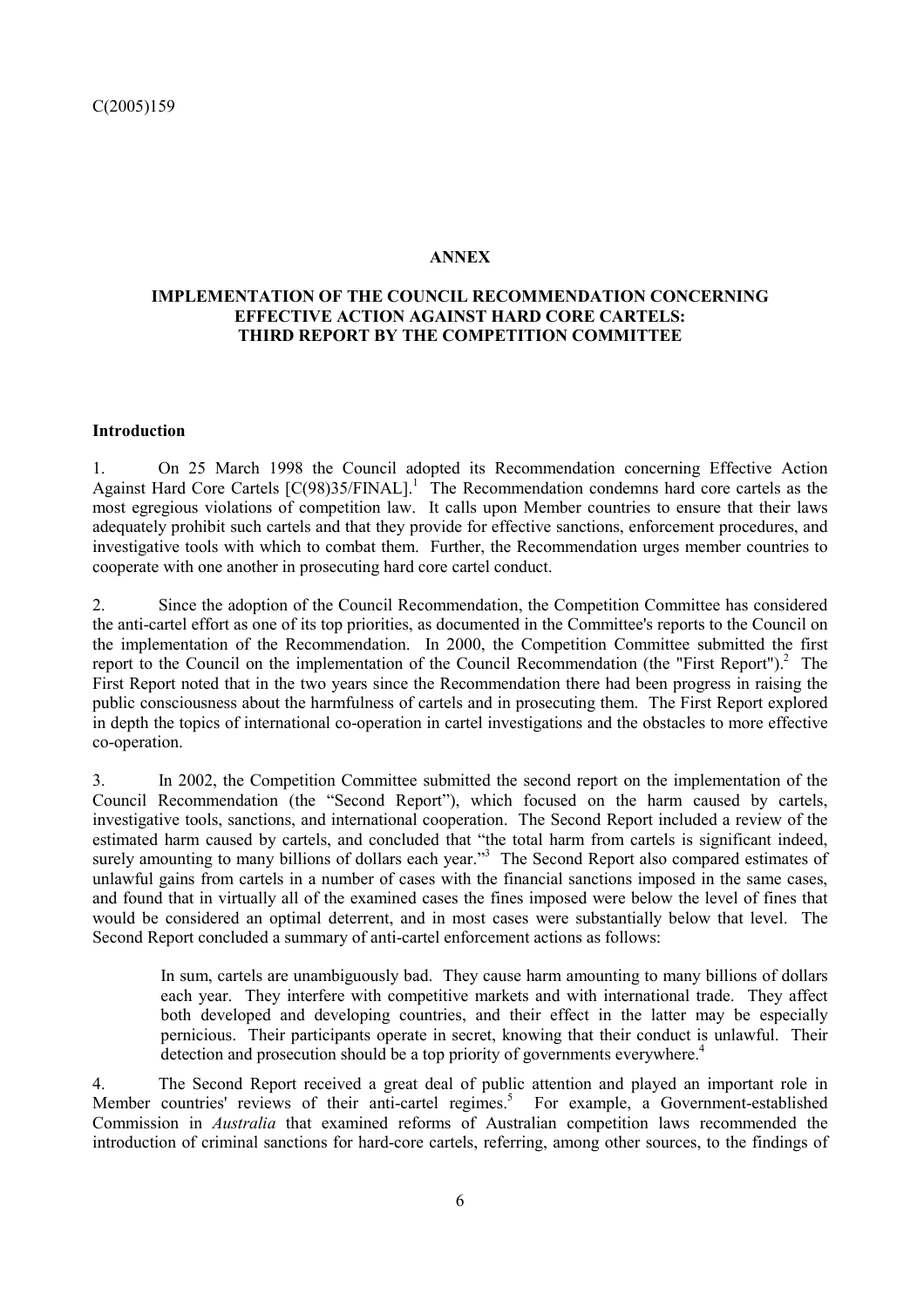the Second Report concerning the harm caused by cartels and its comparison between harm and financial sanctions.<sup>6</sup> Japan is another country that used the findings of the Second Report in its review of cartel enforcement.

5. This is the third report by the Competition Committee on the implementation of the Council Recommendation and the progress of member countries in the fight against hard core cartels, and the last in the series of reports since the adoption of the Recommendation. It summarises recent Committee activities, which focused on efforts to raise public awareness of the harm caused by cartels, sanctions against individuals, and international cooperation. The Report also provides an overview of major developments in member countries' anti-cartel efforts. It concludes with an overview of topics that the Competition Committee intends to address in the future in its ongoing anti-cartel work.

6. By way of overall conclusions, this report demonstrates that efforts to detect, investigate, and prosecute domestic and international cartels have continued in OECD member countries at very high levels. More countries are catching up and improving their enforcement regimes in line with developments in the most advanced jurisdictions. As a result, more competition authorities have focused efforts and resources on the prosecution of cartels, frequently aided by new laws and regulations that provide for greater enforcement powers. Severe sanctions are being imposed against cartels. Cooperation among authorities in investigations of cartels has reached unprecedented levels. However, as competition authorities intensify their anti-cartel efforts and compare their experiences, it also becomes evident that more should be done to strengthen laws and prosecute cartels, in order to combat more aggressively what has recently been called the "*supreme evil of antitrust*."7

# **I. Trends in Anti-Cartel Enforcement**

7. The previous two reports covered a period of record fines and individual sanctions for several competition authorities. A survey for this Report showed that some Member countries, especially those that had prosecuted the vitamins and lysine cartels during previous reporting periods, have seen a moderate decline in the number of decisions and in total fines. However, the survey also demonstrated that aggressive enforcement efforts have consolidated at very high levels in many countries, and competition authorities in more countries than ever bring important cases that resulted in significant sanctions. For example:

- In *Germany*, the Cartel Office imposed total fines of more than  $\epsilon$  700 million on a cartel in the cement industry;
- In 2002, the *European Commission* imposed a fine of  $\epsilon$  249.6 million on Lafarge for participation in a plasterboard cartel, the highest fine ever imposed on a company with regard to a single cartel infringement;
- The *United States* reported the second highest fine total in FY 2004 (\$359.8 million); the 10,501 total jail days imposed in FY 2002 were the highest number of jail days imposed in Division history;
- • *Hungary* imposed total fines of HUF 8,375 million on cartels in 2004, more than ten times the amount of total fines imposed in the previous year.

8. The following section highlights some of the major developments in several OECD Member countries and non-Member observers to the Competition Committee, focusing on legislative and regulatory changes, as well as changes in enforcement policy.<sup>8</sup> Clearly, there has been significant progress in terms of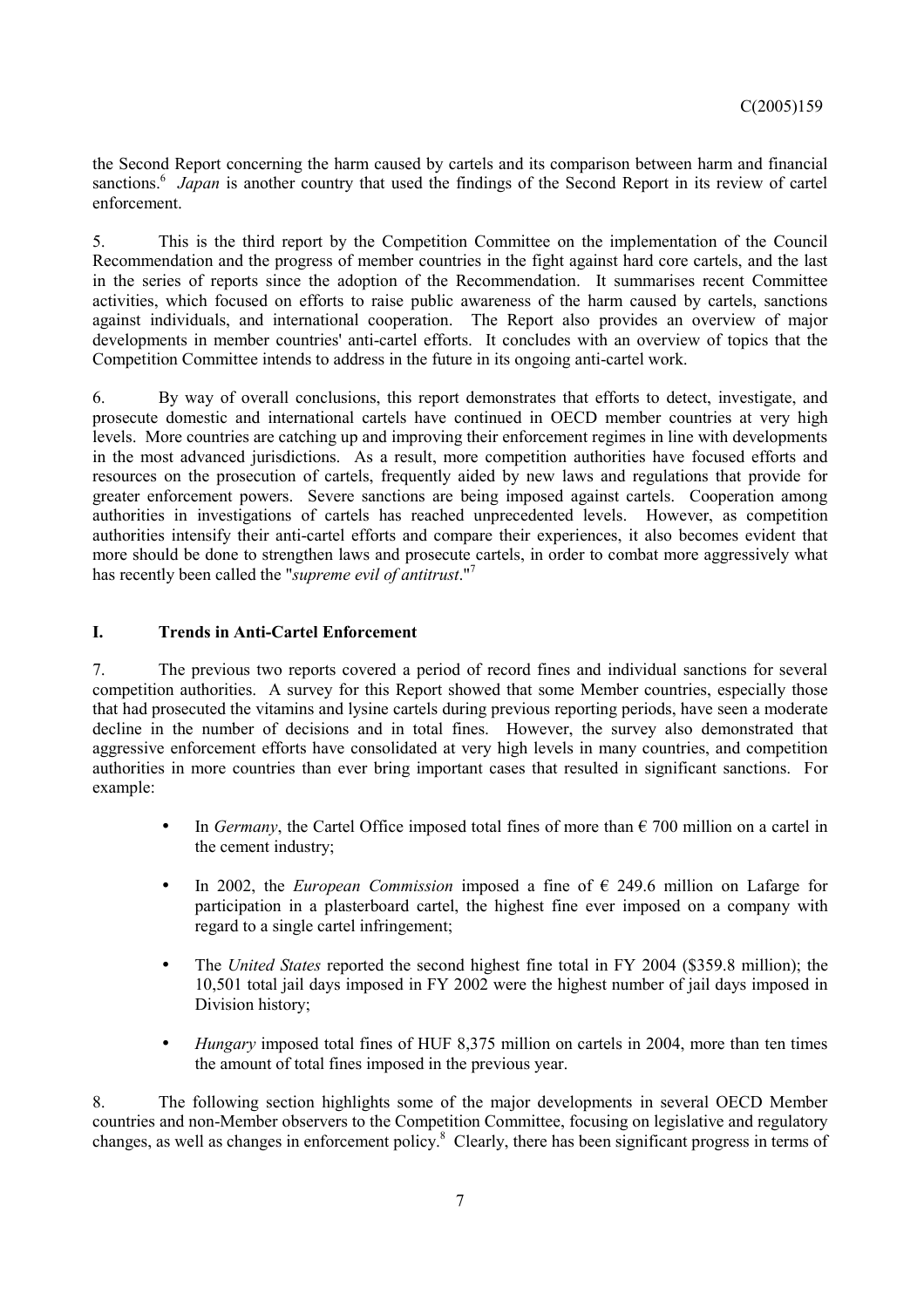focusing public opinion on the fight against hard core cartels and winning the support of lawmakers to strengthen enforcement tools and statutory fines. This overview is followed by examples of successful enforcement action against some major cartels discovered in recent years.

# *Developments in Member Countries and Observers*

*Australia*: Proposed new legislation that would substantially strengthen anti-cartel enforcement; proposed reforms include: criminalisation of cartels, increased corporate fines, the possibility of barring individuals from office as directors or managers in public corporations, and a prohibition against indemnifying individuals for sanctions imposed on them;

*Austria:* Proposed new legislation that would introduce a modern antitrust regime as well as a leniency programme.

*Brazil:* Creation of an intelligence centre for cartel investigation by one of the antitrust agencies, which started to work closely with the federal police and prosecutors and to use new investigatory techniques in cartel investigations, including dawn raids and wiretapping, and received first leniency applications;

*Canada*: Review of legislation was initiated to consider introducing a per-se prohibition of hard core cartels; immunity programme is being reviewed to improve and clarify the programme;

*France*: Implemented legislation that created a leniency programme and a new procedure that provides for the imposition of lesser sanctions on companies that do not contest the accuracy of the charges brought against them; introduced a new system of fines, with maximum fines of up to 10% of annual revenues.

*Germany*: Proposed amendments to the Cartel Act that would allow for improved cooperation with competition authorities in and outside Europe, provide for new decision making powers, change the method of calculating the maximum fine to a turnover-based approach, expand powers to skim off unlawful gains, and improve possibilities of private enforcement; imposed record fines in 2003 totalling  $\epsilon$  717 million, and more than  $\epsilon$  3 million against individuals;

*Hungary*: Created a cartel unit within the competition authority which has been very successful in investigating cartels; adopted a notice on fines which contributed to greater transparency and the imposition of substantially increased fines; adopted a leniency programme which has already triggered leniency applications;

*Israel*: Introduced a leniency program; obtained criminal convictions of individuals in numerous cases, including the first case in which executives had to serve jail time for their participation in a cartel;

*Korea*: Imposed record fines in cartel cases. 2004 amendments to the competition act increased maximum fines, introduced a new leniency programme to increase predictability and incentives for applicants, and a reward system for cartel informants; initiated a programme to better detect suspected cases of bid rigging;

*Japan*: Adopted new legislation in 2002 that increased the maximum amount of fines from ¥ 100 million to ¥ 500 million. New legislation has been adopted in 2005 that increases surcharge rates and introduces a leniency program;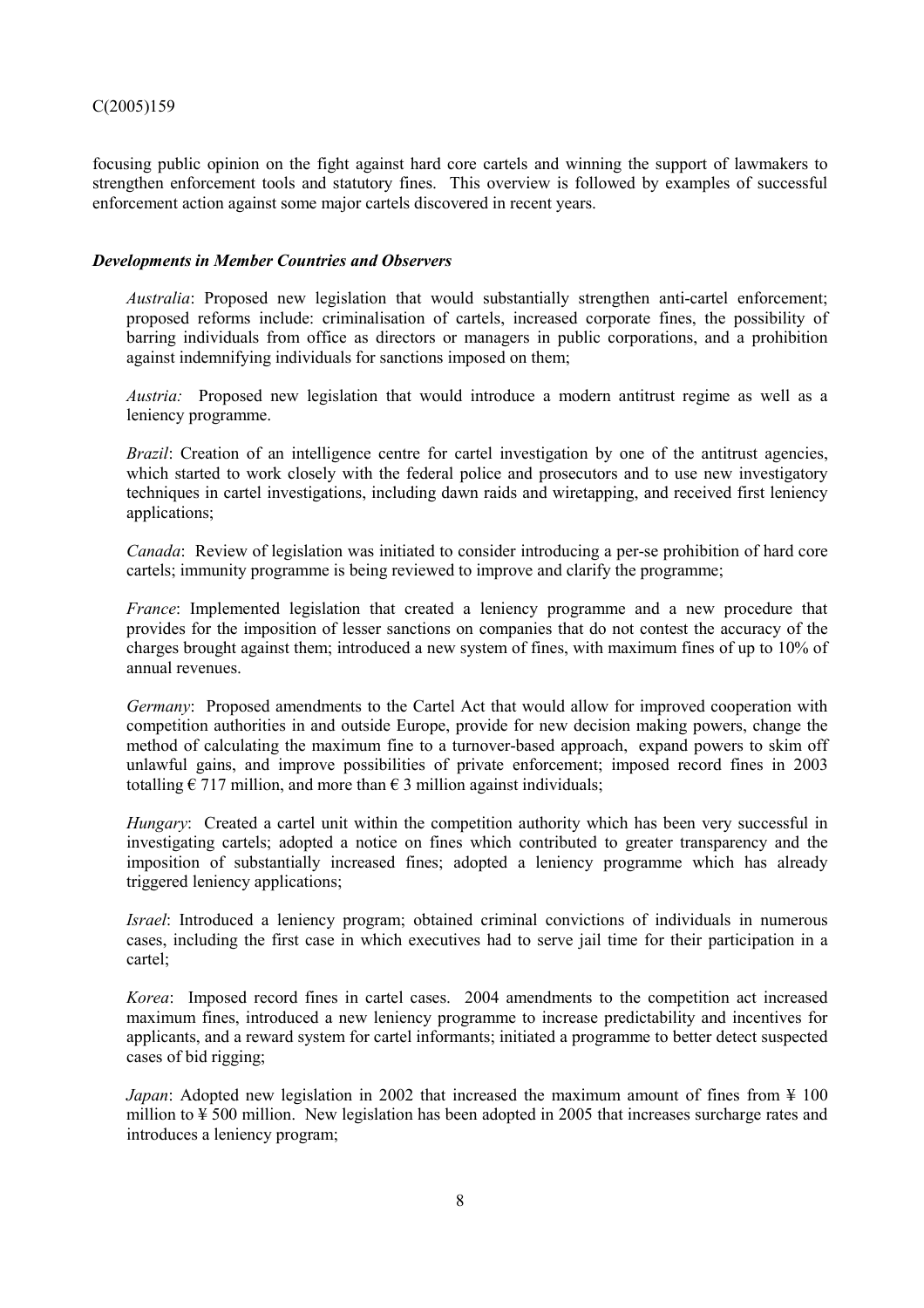*Mexico*: Proposed amendments to the competition law that would strengthen the competition authority's investigatory powers, substantially increase maximum fines, and introduce a leniency program;

*The Netherlands*: Introduced a leniency programme which has triggered numerous leniency applications; substantially increased fines for failure to cooperate with competition authority in investigations; proposed legislation that would introduce financial sanctions against individuals;

*Portugal*: Introduced a new competition law that provides for maximum fines of 10% of annual revenues, and the possibility of sanctions against individuals;

*Turkey*: A 2003 amendment to the Competition Act strengthened the competition authority's investigative powers and facilitated to collection of fines; further amendments are planned that would increase fines, and introduce a leniency programme as well as a commitment mechanism;

*United Kingdom*: Introduced criminal sanctions for individuals participating in cartels with a maximum jail sentence of five years. Expanded investigatory powers for the OFT;

*United States*: In 2004, the Antitrust Criminal Penalty Enforcement and Reform Act increased maximum corporate fines from \$10 million to \$100 million; the maximum individual fine from \$350,000 to \$1 million, and the maximum jail time from 3 to ten years. The Act also strengthened the Antitrust Division's Amnesty Program by limiting a corporate amnesty applicant's private damages exposure to the damages actually inflicted by the applicant's conduct, provided the applicant cooperates with private plaintiffs in their damage actions against remaining cartel members.

*European Union*: Since May 1, 2004, the enforcement of EC antitrust rules is governed by Regulation 1/2003, which allows both the Commission and the national competition authorities to better focus their resources on the fight against hard core cartels by means of more effective sharing of enforcement tasks and increased cooperation. For this purpose, the Commission and national competition authorities have established the European Competition Network (ECN). The system created for case allocation, mutual information exchanges and consultations, as well as the extension of assistance in investigations to include cooperation between the national competition authorities, facilitates the investigation of cartels.

Regulation 1/2003 also strengthened the investigation powers of the European Commission by introducing the rights to seal any business premises and books or records, inspect other than business premises (for instance private homes), interview any person who may be in possession of useful information and record the answers as well as by extending the right to ask oral questions during an inspection to a right to question any member of staff. The Commission adopted in February 2002 a new leniency policy, and has adopted a practice of taking oral statements in leniency applications. Options to strengthen private enforcement are also being considered, which could further increase deterrence against cartels.

### *Illustrative Examples of Recent Cartel Investigations*

9. Combating international cartels remains a high priority for OECD members and observers. International cartels are especially difficult to detect as they use the most sophisticated measures to conceal their activities, the amount of commerce affected by these cartels is disproportionately large, and they are widely considered the most harmful type of cartel because of the magnitude of the harm that they inflict on businesses and consumers. There have been large international cartels that were discovered during the reporting period. Two of these investigations are described below.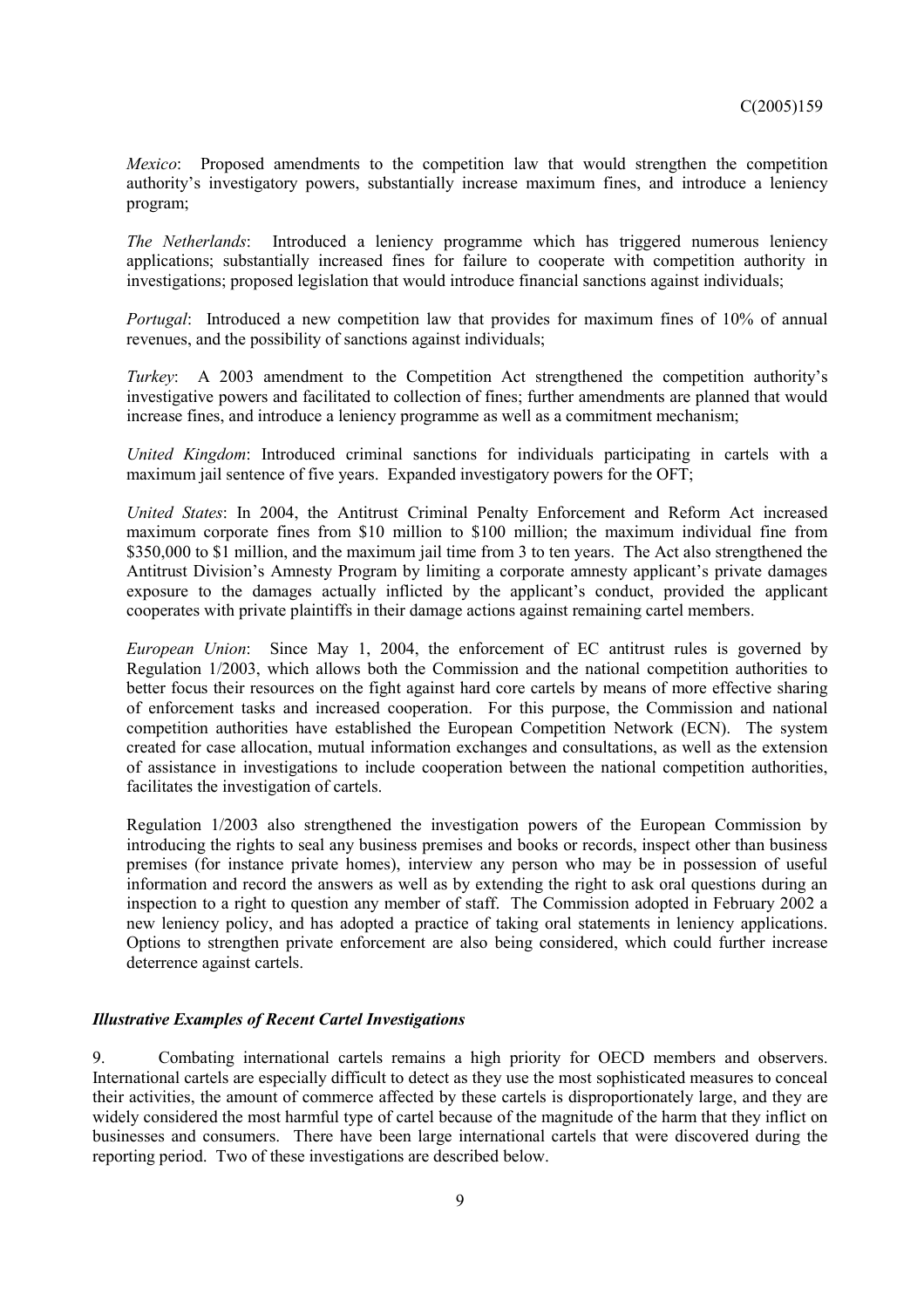## **Recent Examples of international cartels**

### **Rubber Chemicals**

In Canada, the Competition Bureau discovered that several producers of rubber chemicals had conspired to fix prices and share customers. Their cartel involved regular meetings, communications with other producers, agreements to coordinate the timing and amounts of price increases for certain rubber chemicals and to share customers and sales volumes, and the exchange of sales data and customer information on a periodic basis in order to monitor and enforce adherence to the agreement. Crompton Corporation admitted that it participated with other rubber chemical suppliers in an international conspiracy to increase the price of certain rubber chemicals and was sentenced to a fine of \$9 million for its part in the international price fixing conspiracy.

In the United States, the Antitrust Division has obtained over \$100 million in fines after investigating the same cartel. Crompton pled guilty and was sentenced to pay a \$50 million criminal fine. Bayer AG, a German manufacturer of rubber chemicals, pled guilty and was sentenced in December 2004 to pay a \$66 million fine for its participation in the cartel. Two Crompton executives were charged with participating in the cartel. In November 2004, a Bayer executive was also charged with participating in the rubber chemicals cartel. All three have agreed to plead guilty and cooperate with the continuing investigation. The Bayer executive has since then agreed to serve a four month prison term, and pay a US \$50,000 fine. The Crompton executives' sentencings have been postponed pending completion of their cooperation.

The European Commission's investigation of the cartel continues.

## **DRAM Cartel**

In September 2004, the Antitrust Division charged Infineon Technologies AG (Infineon), a German manufacturer of dynamic random access memory (DRAM), with participating in an international cartel to fix the price of DRAM sold to computer manufacturers. DRAM is the most commonly used semiconductor memory product, providing highspeed storage and retrieval of electronic information for a wide variety of computer, telecommunication, and consumer electronic products. Infineon pled guilty and was sentenced to pay a \$160 million fine, at that time the third largest fine in the history of the Antitrust Division. In December 2004, four executives of Infineon and its subsidiary, Infineon Technologies North America Corporation, were charged with participating in the international conspiracy to fix prices in the DRAM market. The executives, three German citizens and a U.S. citizen, pled guilty and were each sentenced to pay a \$250,000 criminal fine and serve prison terms in the U.S. ranging from four to six months for their participation in the DRAM conspiracy. Since then, the Korean company Hynix has been sentenced to pay a fine of US \$185 million, which currently ranks as the third largest fine in the history of the Antitrust Division. Several Hynix executives face the possibility of criminal charges.

10. While competition authorities from the most experienced competition regimes typically have been leading investigations of international cartels, other countries are getting involved as well. For example, *Mexico* opened an investigation into the citric acid cartel, following a guilty plea by Archer Daniels Midland and other companies before the U.S. Department of Justice for participating in a price fixing agreement in the citric acid market. The Mexican competition authority imposed fines on Archer Daniels Midland as well as on Haarmann & Reimer Corp. and F. Hoffmann-La Roche, Ltd.

11. *Korea* also contributed to the prosecution of international cartels. In what was the first case of extra-territorial application of Korean competition law to an international cartel, the Korean Fair Trade Commission in 2002 imposed surcharges of about 11.2 billion won (approximately US \$8.5 million), along with a corrective order, on 6 graphite electrodes manufacturers, including 4 Japanese companies (Showa Denko, Nippon Carbon, Tokai Carbon, SEC), one German company (SGL Carbon) and one U.S. company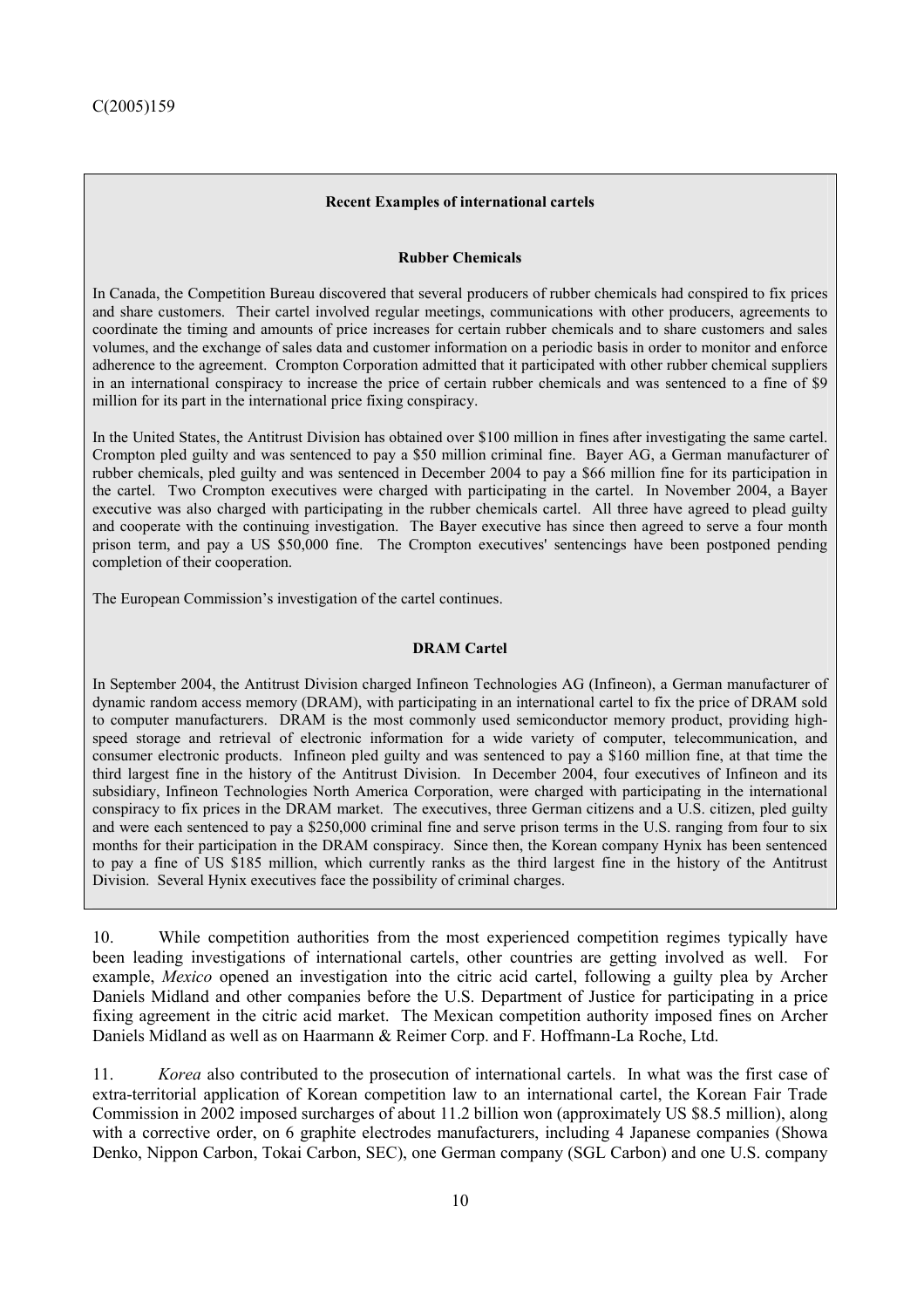(UCAR International). *Korea* estimated that Korean purchasers of graphite electrodes, who purchased 90% of their total demand from cartel participants, had suffered damages of approximately 183.7 billion won (approximately US \$139 million) as a result of the global cartel.

12. The involvement of a greater number of countries in the prosecution of international cartels is of great significance. A larger number of prosecuting jurisdictions can increase the exposure of cartel participants to fines and thus contribute to greater deterrence of international cartels. This will require, of course, that in a greater number of jurisdictions fines reach levels at which they can be considered an effective deterrent.

13. Much of the attention concerning anti-cartel enforcement is directed at large, international cartels, given the significant harm they cause. There is no doubt, however, that the harm caused by domestic cartels also is very great, in light of the large number of these agreements. In addition, even a purely domestic cartel can cause substantial harm. Moreover, while international cartels frequently are found to devise the most sophisticated regimes to operate their cartels, there are also examples of domestic conspiracies that set up highly effective schemes to support cartels of significant duration. The German cement cartel, the Israeli floor tile cartel, and the Dutch construction industry cartel illustrate these concerns.

#### **German Cement Cartel**

Shortly after the adoption of a leniency programme and the creation of the Special Unit for Combating Cartels, the German Cartel Office received information from the construction industry about suspected cartel activity among cement producers. Evidence seized during a nation-wide search of 30 cement companies in July 2002, and during further searches of several small and medium-sised cement manufacturers in 2003, confirmed that the investigated cement producers had operated anti-competitive market allocation and quota agreements, some of them since the 1970s, and continued to do so until 2002, in four regional cement markets in eastern Germany, Westphalia, northern Germany and southern Germany.

The Cartel Office first imposed fines totalling approx.  $\epsilon$  660 million in cartel proceedings against the six largest German manufacturers, including Alsen AG, Dyckerhoff AG, HeidelbergCement AG, Lafarge Cement GmbH, Readymix AG, and Schwenk Zement KG. Further fines of  $\epsilon$  41 million were imposed on six medium-sized cement manufacturers and dealers in 2003, bringing the total fines imposed in the cement cartel to more than  $\epsilon$  700 million.<sup>9</sup>

#### **Israeli Floor Tile Cartel**

In 2002, the Israeli competition authority successfully concluded the prosecution of a nation-wide floor tiles cartel and obtained criminal convictions of several tile manufacturers and their executives, including for the first time the imposition of unconditional jail sentences on several individuals. The investigation had revealed that all the major manufacturers of floor tiles in Israel had participated in a cartel for 14 years, which allocated markets, set quotas and fixed prices. A special economic advisor was responsible for enforcing the cartel. He kept all the records of the cartel agreements, ensured that the cartel participants did not "cheat" by violating the terms of the cartel, arbitrated disputes among floor tiles companies that complained about breaches of the cartel, sanctioned companies that violated the cartel arrangements, and even sent private investigators to ensure that no manufacturer exceeded its quota.

#### **The Dutch Construction Industry Cartel**

Starting in 2002, the Netherlands competition authority investigated companies in the construction industry and uncovered evidence of large-scale collusive activities. In early 2004, as the investigation progressed, the director of the competition authority as well as the Dutch Minister of Economic Affairs called upon construction companies to come forward and notify the competition authority of their practices. Almost 500 construction companies, including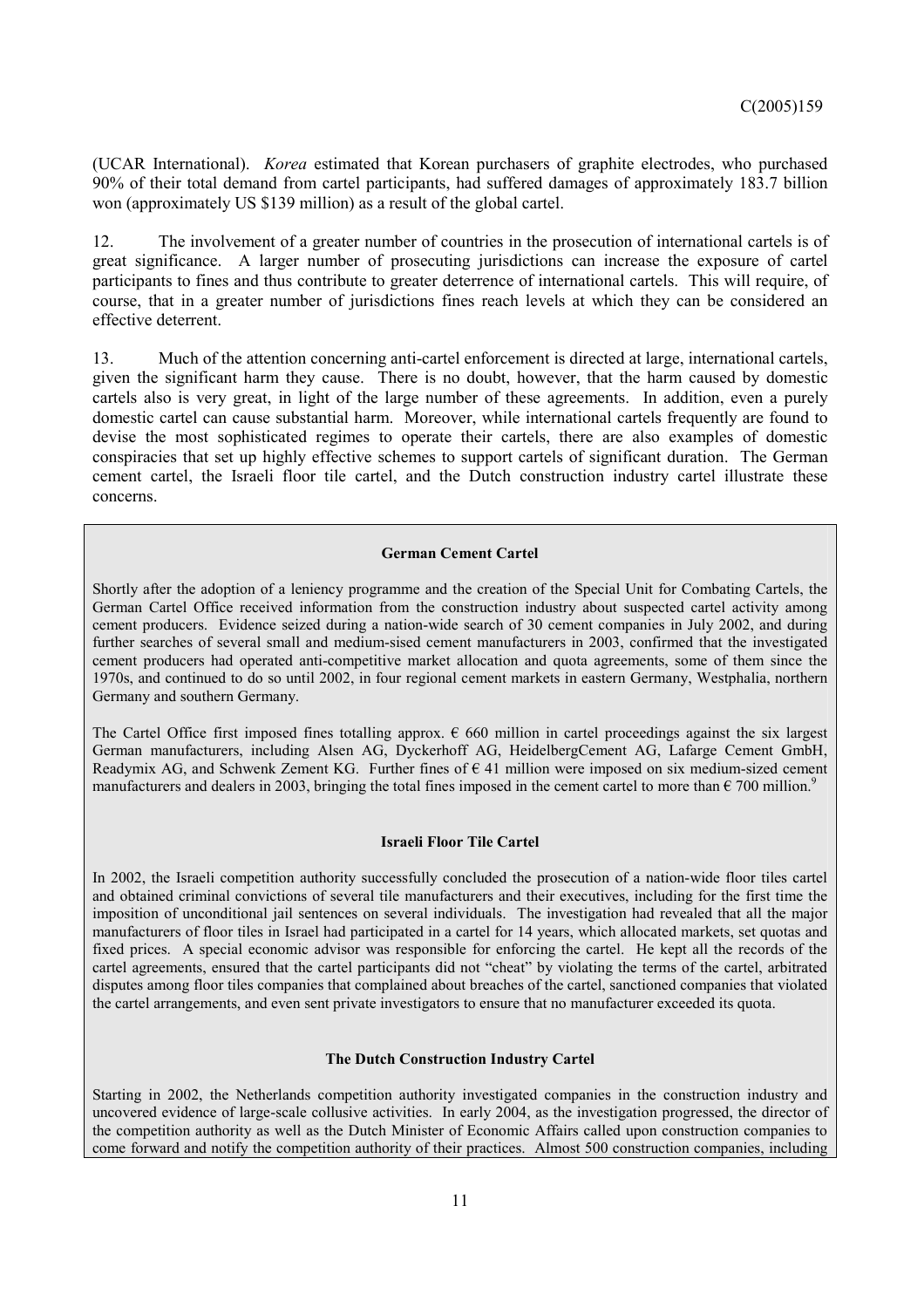all major construction companies in the Netherlands, notified the authority of their cartel activities. The notifications and ongoing investigations documented an industry-wide culture of collusive behaviour. For many years, many companies had been involved in regular consultations prior to tenders to allocate "entitlements" to upcoming construction projects, and had used a system of "entitlements" and obligations to allocate future construction contracts. Many of these practices had continued despite a prohibition decision of the European Commission in the early 1990s.

The scale of the cartel prompted the competition authority to offer companies involved in the cartel an accelerated sanctions procedure: Companies which agreed to be collectively represented by a single person before the authority, rather than individually defending their cases, were offered a reduction in fines; companies that did not participate in the accelerated procedures remain subject to individual procedures. Under the accelerated procedure, the competition authority already imposed total fines exceeding  $\epsilon$  100 million on participants in cartels in the infrastructure and civil engineering sector, with individual fines of up to  $\epsilon$  18.8 million. Investigations into other sectors of the construction industry continue.

14. A significant portion of domestic cartels that Member countries described in the survey for this Report concerned bid rigging in procurement procedures. This observation, although not based on a comprehensive survey, supports the conclusion that bid rigging cartels are a pervasive phenomenon that deserves greater attention. The Committee recently had a roundtable discussion on bid rigging cartels and competition authorities' efforts to reach out to procurement officials. The results of this discussion are summarised further below.<sup>10</sup>

15. During the reporting period, competition authorities discovered ample evidence of the wellknown fact that cartel participants are not honest business people who inadvertently became involved in unlawful conduct, but that cartel participants are fully aware of the unlawful and harmful nature of their conduct, devise sophisticated regimes to operate their cartels, and sometimes go to great lengths to hide the existence of their agreements. This point was already illustrated by the above description of the floor tile cartel in *Israel*, and below are additional illustrative examples:

#### **The Peroxide Cartel**

In 2003, the European Commission imposed cartel fines totalling nearly  $\epsilon$  70 million on Atofina, Peroxid Chemie, Laporte (now known as Degussa UK Holdings), Perorsa, and AC Treuhand AG for operating a European-wide cartel in organic peroxide chemicals.<sup>11</sup> The cartel was remarkable in several respects: First, the cartel was active for almost thirty years. Cartel activities had begun in 1971 and lasted until the end of 1999 which makes it the longest-lasting cartel ever uncovered by the Commission. Second, the cartel had a particularly sophisticated and orderly setup: Back in 1971, the producers agreed to a written contract, spelling out in considerable detail the functioning of the cartel. The producers asked a Swiss consultancy called AC Treuhand to help organise the cartel. Its role was to organise the cartel, to mediate between the parties, and also to collect and audit statistics. AC Treuhand and the other parties to the agreement met regularly, often in Zurich. The incriminating documents were printed on pink paper and stored in Zurich. The producers were allowed only to consult these documents in the premises of AC Treuhand, but not to take the original documents home. The pink colour of the paper ensured that sensitive documents were not intentionally or inadvertently taken. Other documents were faxed to the private homes of some collaborators. Travel reimbursements were made directly from Switzerland to the participants attending the cartel meetings, so no trace could have been found in the offices.<sup>12</sup>

### **Copper Plumbing Tubes Cartel**

In 2004, the Commission imposed a total of  $\epsilon$  222.3 million in fines on participants in a cartel concerning copper plumbing tubes. The Commission discovered that the companies operated a well-structured, classic cartel with codenames, meetings in anonymous airport lounges, with the clear objective of avoiding competition through the allocation of production volumes and market shares, the setting of price targets and increases as well as other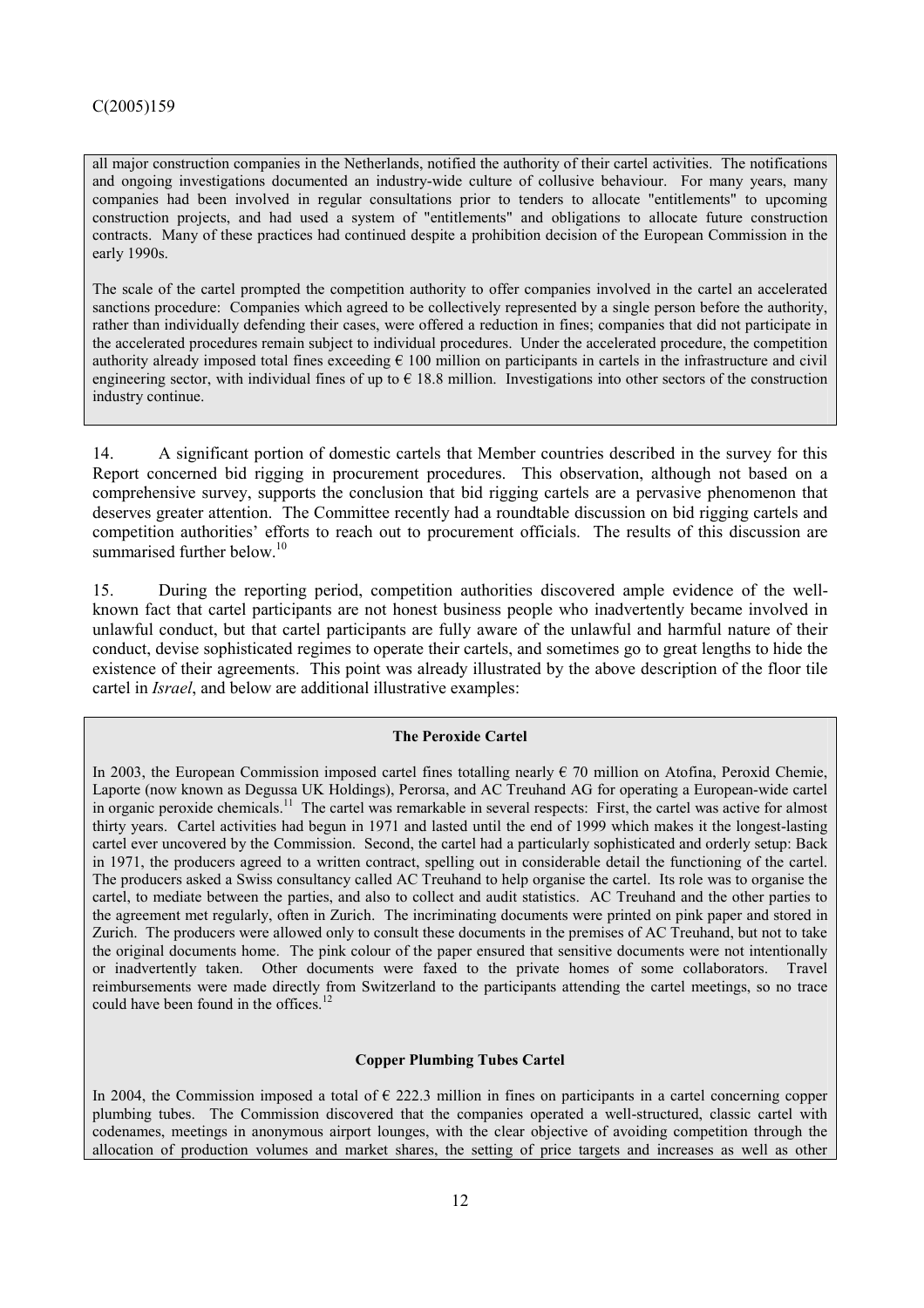commercial terms for plain copper plumbing tubes. During the first European-wide meeting in Zurich, one of the participants noted *"The objective is to keep the prices in the high price level countries high – if possible to increase even more."*

#### **Carbon Brushes Cartel**

An investigation by the United States Department of Justice uncovered not only price fixing in the carbon brush industry, but also egregious acts of obstruction of justice. The Antitrust Division uncovered an elaborate plot to obstruct not only its price-fixing investigation, but also a potential investigation by the European Commission. The Morgan Crucible Company plc, headquartered in the UK, gave the Division false information in an attempt to convince it that their price-fixing meetings with competitors were legitimate business meetings. They provided their co-conspirator company with a written "script" containing this false information, requested that it follow the script when questioned by the Division, and warned its co-conspirator that if the U.S. investigation proceeded, the pricefixing investigation would spread to the EU. Officials associated with Morgan Crucible also destroyed documents relevant to the price-fixing investigation, even going so far as to create a document destruction task force. The Antitrust Division charged Morgan Crucible with obstruction of justice arising from witness tampering and document destruction. Morgan Crucible pled guilty to the obstruction charges and its U.S. subsidiary, Morganite, Inc., pled guilty to price fixing. The companies were fined a total of \$11 million. Also, three Morgan personnel have pled guilty to obstruction offences, served prison sentences in a U.S. prison and each paid a \$20,000 fine. The former Chairman of the Carbon Division and CEO of Morgan Crucible was indicted in 2004 for price fixing of carbon brushes, carbon current collectors, and mechanical carbon products, conspiracy to obstruct justice, witness tampering, and corruptly persuading others to destroy documents. The Division is seeking his extradition from the UK on all counts of his indictment.

In 2004, Morgan Crucible also pled guilty to obstruction of justice charges in Canada for wilfully providing false and incomplete evidence to Competition Bureau Investigators.

#### *Work of International Bodies Related to Cartels*

16. The topic of anti-cartel enforcement continues to be a key topic at competition policy events sponsored by governments and educational and private sector organisations. International organisations such as the *United Nations Conference on Trade and Development* continue to discuss the effects of cartels on trade and the appropriate response to this threat.

17. The *International Competition Network* ("ICN") also started to address cartel enforcement issues. In 2004, the ICN created a Cartel Working Group which addresses legal and conceptual challenges of anticartel enforcement, as well as enforcement techniques. Annual meetings of enforcement officials to discuss in particular the latest developments in enforcement techniques against cartels, which began in 1999, continue under the umbrella of the ICN. The latest of these conferences were held, respectively, in Brussels, *Belgium* and Sydney, *Australia.* These conferences and the ICN's work product on cartels give in particular non-OECD Member countries a valuable opportunity to benefit from the expertise and know-how in anti-cartel enforcement of the most experienced jurisdictions, thus strengthening worldwide efforts to combat cartels. $^{13}$ 

## **II. Raising Public Awareness of the Harm Caused by Cartels**

18. Making the public aware of the harm caused by cartels is an important part of a country's overall effort to combat cartels. Where the general public and in particular lawmakers are educated about the harm cartels cause to economies and the benefits of robust anti-cartel enforcement, they are more likely to support competition authorities and provide them with the necessary enforcement tools, including the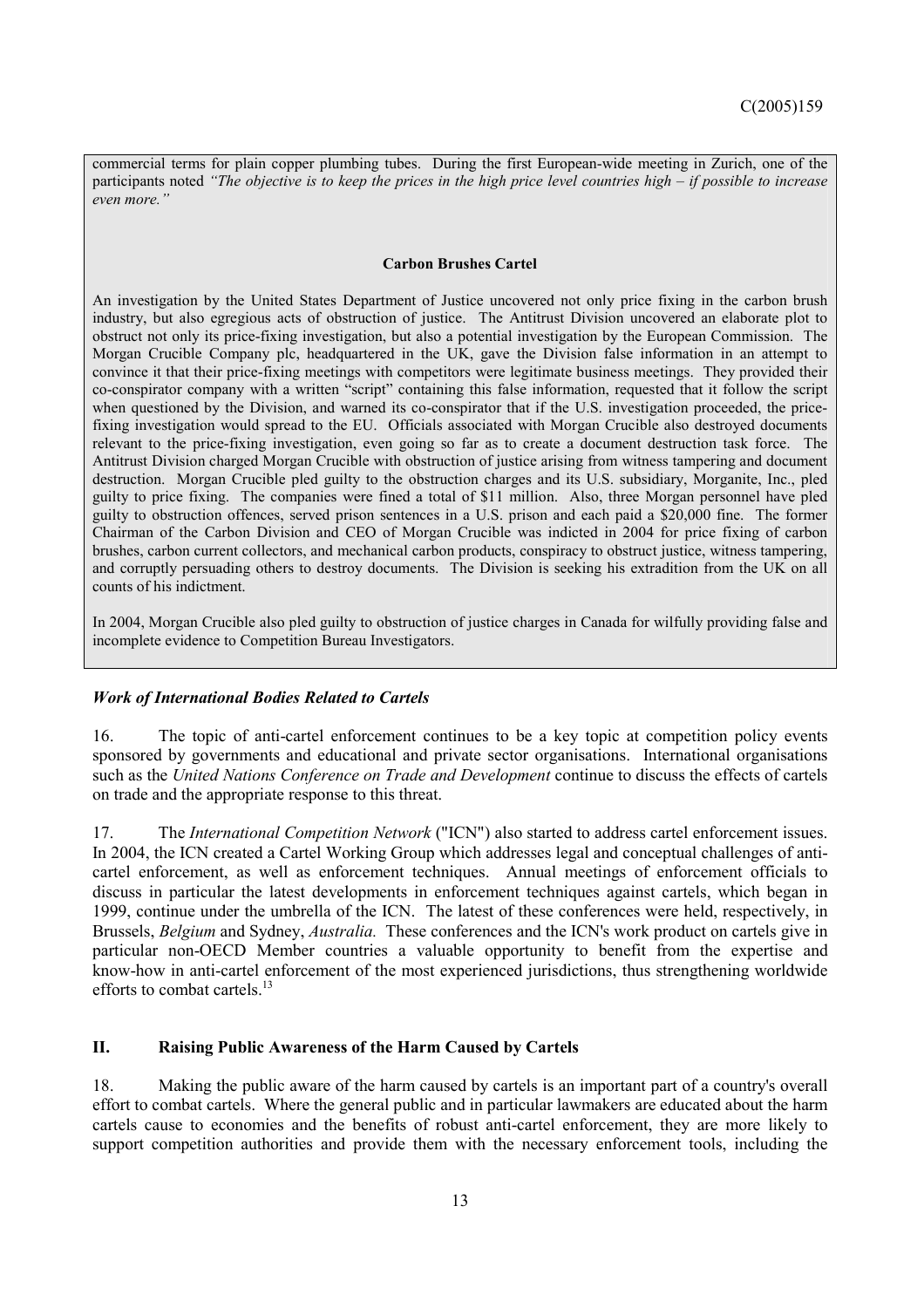ability to impose significant sanctions that can effectively deter cartels. Moreover, the more the business community and their counsel are aware of anti-cartel efforts, sanctions that can be imposed, and leniency programmes, the more likely it is that businesses will comply with the law or, where cartels have been formed, inform the competition authority about them. Recognising the importance of raising awareness of the harm caused by cartels, the Committee recently organised a roundtable discussion on this topic, the results of which are summarised below.

19. There are various methods countries can use to educate the public about cartels, including outreach to stakeholders, speeches, publications, websites, and pro-active media relations, and most importantly aggressive anti-cartel enforcement that receives good press coverage and public attention. Member countries with greater resources and experience in anti-cartel enforcement tend to have more comprehensive outreach programmes. The programmes developed in *Canada* and the *United States* are good examples of what competition authorities can do to educate the public about cartels.

20. The *United States* has developed one of the most comprehensive programmes to reach out to various constituents. The Antitrust Division found it useful to adapt presentations about its criminal enforcement programme according to target groups it intends to reach, distinguishing among presentations to other agencies involved in the investigation of cartels; purchasing officials; business executives; members of the antitrust bar; the general public; and lawmakers. Presentations to investigative agents tend to be fairly basic, focusing on crime, harm, investigative techniques, and prosecution statistics. Presentations to purchasing officials focus on harm and on signs of bid rigging, and are designed to give purchasing agents some tools to detect suspicious conduct. Programmes for business executives focus on the status of the Antitrust Division's enforcement program, on compliance programmes, and on methods to detect cartel activity within companies. Presentations to members of bar associations tend to be more detailed and technical, in particular with respect to leniency programmes, plea bargaining, and prosecution issues. A periodically updated status report on developments in the criminal enforcement programme is provided to business executives and bar members in connection with speeches given by Division officials. Additional materials to increase awareness of cartels are available on the Antitrust Division's website.<sup>14</sup> where speeches announcing and explaining the Antitrust Division's policy with respect to the prosecution of cartels also can be found.15

21. A strong media relations programme can be an important part of a country's efforts to educate the public about cartels. *Canada* is a member country that has a particularly well-developed and active media programme aimed to inform the public about the Competition Bureau's work and to deter businesses from engaging in cartel activity. As part of its media strategy, the Competition Bureau's new releases emphasise the harm caused by cartels for consumers as well as the penalties involved. News releases and media interviews also are used to highlight the Bureau's immunity programme. Bureau spokespersons are encouraged to explain bid rigging to reporters who call looking for information. A recent media analysis showed the positive result of this active strategy as the number of media reports dealing annually with criminal enforcement activities is substantial and increasing. In addition, the Competition Bureau's media relations programme also targets lawmakers and governments to highlight the Bureau's work, and to demonstrate that the Bureau is using its resources effectively.

22. While presentations to core constituents as well as active media relations programmes are important components of programmes to raise public awareness of cartels, active cartel enforcement, in particular successful cases against cartels that have a direct impact on consumers' pockets, is the most important and effective tool. Several members reported that cases in which significant fines were imposed on cartel participants received great attention by the media and the general public. One example is a case brought by *Israel* against an insurance cartel which was considered a major breakthrough in anti-cartel enforcement because the prosecution of distinguished and reputable executives in the business community substantially contributed to greater public awareness of cartels and the severity of the offence.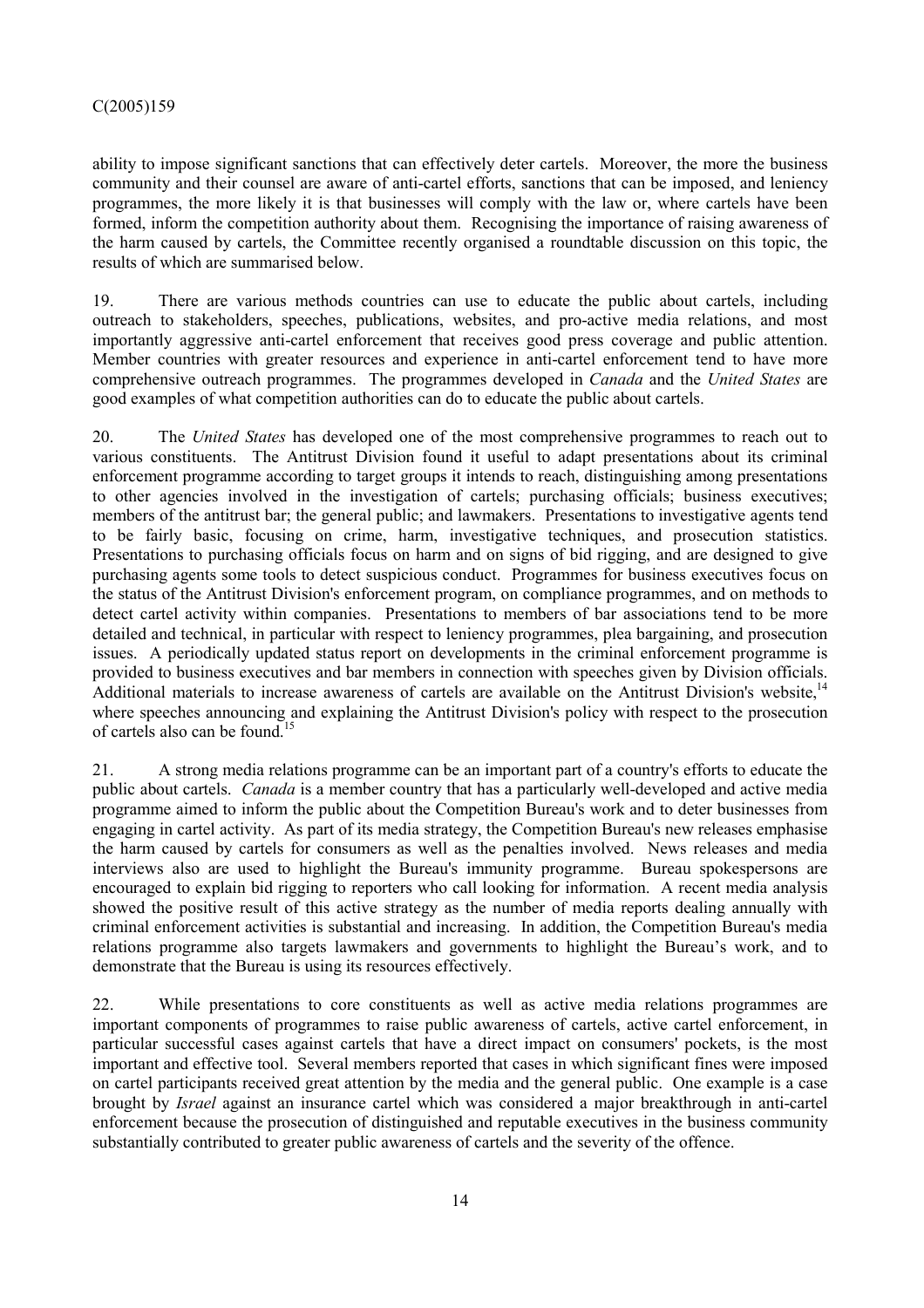23. The nature or size of fines, and the volume of affected commerce, however, are not necessary ingredients of a good case. There are examples of cases that significantly contributed to greater public awareness where the affected commerce was limited and the total harm was relatively small, compared to some global cartels, but where consumers were directly affected and experienced the benefits of anti-cartel enforcement. Two of these cases are described below.

#### **Examples of cases that were particularly effective in raising public awareness**

#### **The UK Football Replica Kit Cartel**

An OFT investigation unearthed evidence of several agreements or concerted practices to set a minimum price for certain football replica kits, including top-selling England and Manchester United shirts. The agreements, which were intended to cover key selling periods such as the Euro 2000 tournament, were policed through informal meetings and monitoring retail customers, some of whom were threatened with stock cancellations if they failed to stick to agreed prices. Ten suppliers were fined a total of £18.6 million in August 2003 for engaging in unlawful price-fixing, including JJB Sports (£8.373m), Umbro (£6.641m), Manchester United (£1.652m), and Allsports (£1.35m).

At the time the OFT detected the cartel, the kits were sold at approximately £45 per kit. Following enforcement action, prices fell by 30% or more, and remained at those lower levels. The football replica kit cartel was a good case because, even though the product involved was not important for the economy as a whole, individuals and families could directly experience the harm caused by cartels and the benefits of anti-cartel enforcement.

#### **Korean Apartment Price Cartel**

In 2003, following increases in apartment prices that were mainly attributed to increases of the price at which construction companies sold apartments to individuals before actual construction, and after observing that construction companies had set their prices almost uniformly in two areas in Korea, the Korean Fair Trade Commission carried out on-spot investigations and uncovered two cartels involving 16 construction companies which had uniformly set prices for apartments. The KFTC estimated that the two cartels had raised prices by a total of almost 500 billion won (approximately US \$380 million), harming the final purchasers of these apartments by the same amount. In addition, given the fact that the higher apartment prices in the two areas under investigation had had an impact on prices in other areas, the actual damage caused by the cartels was presumed to be much greater. The KFTC imposed surcharges of more than 25 billion won (approximately US \$20 million) on cartel participants. The case attracted great public attention and national press coverage because ownership of houses and apartments has become an increasingly important goal for Koreans.

### *Bid Rigging - Raising Procurement Officials' Awareness of Cartels*

24. Member countries also discussed efforts to raise cartel awareness among procurement officials and procurement authorities. Bid rigging continues to be a great concern in virtually every jurisdiction. Every year, annual reports of enforcement activities in member countries and observers to the Committee reveal cases of bid rigging.<sup>16</sup> Frequently, the best placed authority to detect signs of unlawful bidding arrangements is the procurement authority as it has good knowledge of the relevant industry sector, and can observe patterns in bidding processes that could indicate unlawful collusive activity. Moreover, procurement authorities can to some extent influence how bidding procedures are organised to make the formation of cartels more difficult. Yet, the roundtable discussion demonstrated that programmes to systematically educate procurement officials exist only in a few member countries, while some other countries have more recently started to develop their own, more limited programmes. This suggests that in many countries procurement authorities and officials are not yet sufficiently aware of the danger of cartels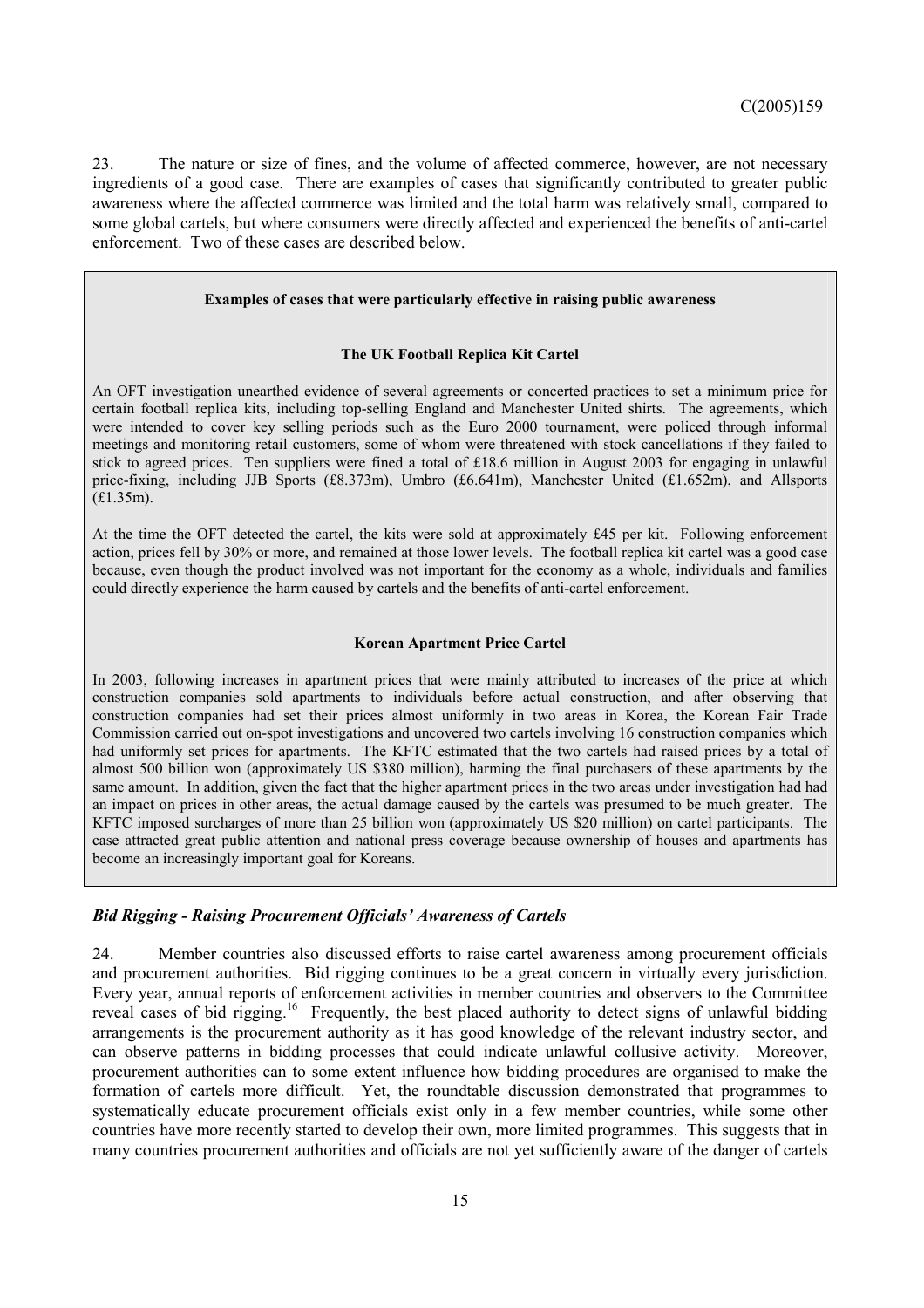among companies participating in bidding procedures and of the important role they can play in preventing and detecting cartels.

25. C*anada* and the *United* States belong to the jurisdictions with the most comprehensive programmes for procurement officials. The competition authorities in both countries organise seminars, speeches, and other educational programmes to reach out to the procurement community. The *United States* has published a checklist of suspicious behaviour and suspicious statements that should help procurement officials to detect signs of possible collusion, in addition to brochures that inform procurement officials of the danger of cartels.<sup>17</sup> In *Canada*, the Competition Bureau has developed a multimedia presentation about how to identify signs of bid rigging, provide information to the Bureau, and prevent bid rigging from occurring. The programme is available on CD ROM and on the Competition Bureau's website.<sup>18</sup> The Canadian efforts also specifically emphasise possible reforms to the procurement process, and educate procurement officials about ways to adjust the process to safeguard against bid rigging.

26. In certain circumstances, a competition authority may decide that advising procurement officials alone is not sufficient, at least not in certain sectors. In *Korea*, for example, the competition authority directly monitors the procurement process of government authorities in several sectors, including electricity, defence, and highway construction, recognising that these areas could be particularly vulnerable to bid rigging.

27. In several countries, efforts to involve procurement authorities in discovering and preventing cartels are more recent. Some of these more recent initiatives, however, already show positive results. Once procurement officials get the message about bid rigging cartels, especially if that message is reinforced through successful enforcement action that results in lower prices, there is great interest in the work of the competition authority and willingness to support the fight against cartels. A case in point is *Sweden.* There, the increased interest in bid rigging was triggered by a case brought against a cartel among asphalt producers that had targeted road building projects by the Swedish Road Building Association as well as by local governments. The case is described in greater detail below. Media reports highlighted the losses for taxpayers caused by the cartel, as well as the beneficial effects of the enforcement action as prices dropped by approximately 20% after the competition authority uncovered the cartel. Since then, the competition authority has launched a new programme against bid rigging cartels. The programme has been presented to and adopted by, for example, the association of local governments which are responsible for procurement contracts.

28. The Swedish example is important in two aspects: First, it confirms that good cases, especially if they receive good media coverage, can significantly contribute to greater awareness about cartels. In this respect, working with procurement officials is no different from educating the general public. Second, in its effort to strengthen the awareness of cartels among procurement officials, the Swedish competition authority provided them with a checklist for the detection of signs of bid rigging, which closely follows the above mentioned checklist developed by the *United States*. In at least one case a Swedish local authority relied on the checklist to provide information about suspicious activity during a bidding process, and prompted the competition authority to open a case. This was only a small step in the more effective fight against bid rigging, but it demonstrates that competition authorities can benefit from the experiences of others and programmes that already exist in order to more effectively reach out to public procurement officials.

29. The role of procurement officials in the combat against bid rigging cartels should not be limited to the detection of cartels once they have occurred. Competition authorities can advise procurement authorities of several measures to make bid rigging less likely. This includes adjustments to procurement procedures that make the formation of cartels more difficult and/or more costly.<sup>19</sup> For example, as a small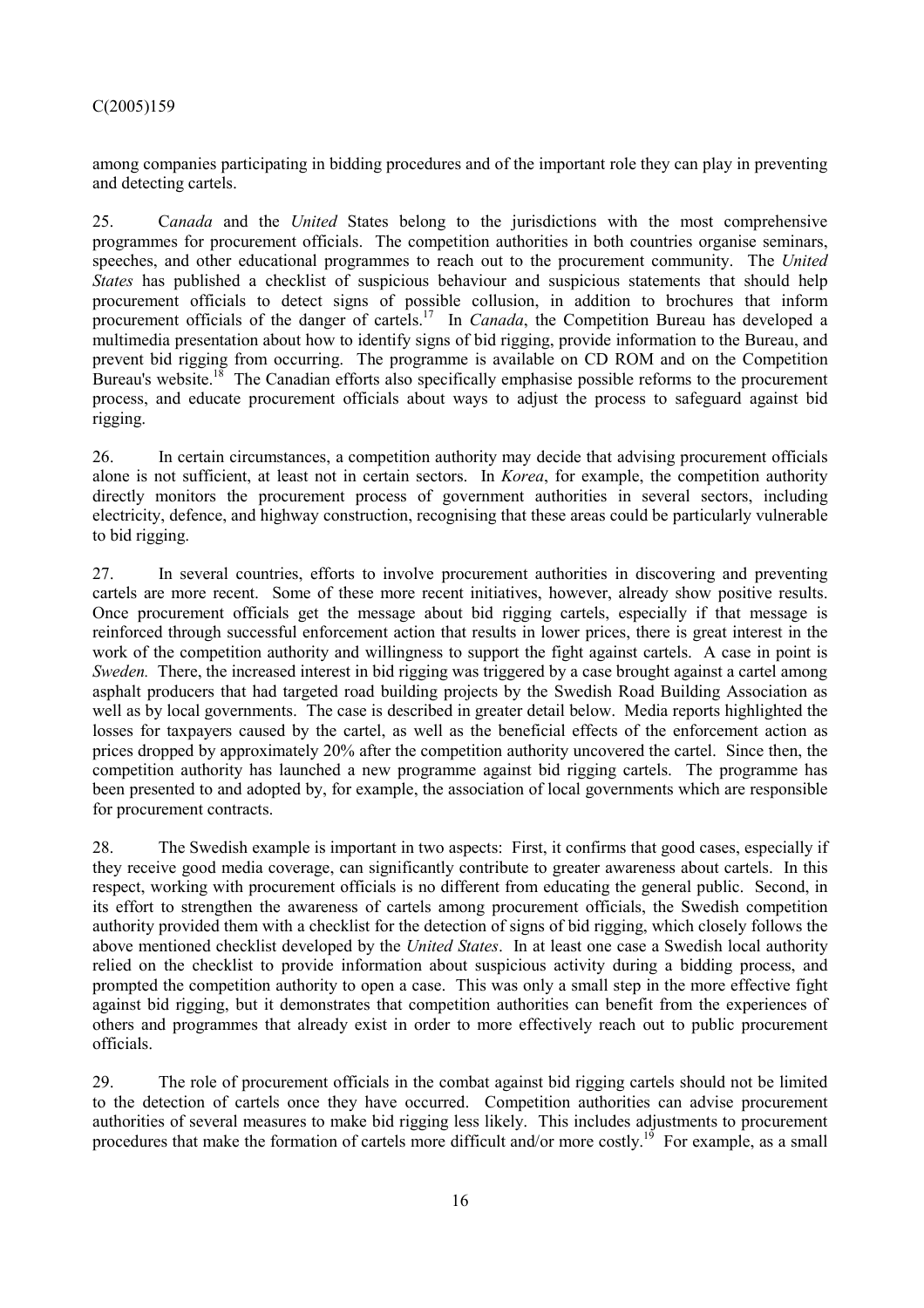number of competitors and greater similarities among competitors increase the likelihood of collusion, procurement authorities should seek a larger number and a better mix of competitors. Second, the frequency of interaction among participants in procurement procedures increases the potential of collusion. Varying the scope of tenders can help, as it might ensure that the same parties were not always participating in tender procedures. Third, stability of demand, such as contracts of a similar size that come up for bids at regular intervals, facilitates bid rigging cartels. Again, procurement authorities can adjust procedures to reduce the risk of collusion.

30. There are other ways in which procurement rules can be strengthened to prevent bid-rigging from occurring. For example, the *United States* considers the threat of debarment from future government contracts of companies convicted of bid rigging offences an effective tool to deter cartels and achieve greater compliance with the law. Many companies regularly participating in public procurement consider possible debarment from future government contracts as a serious risk. Quite often procurement officials are willing to suspend debarment pending the implementation of a rigorous compliance program, combined with the right to conduct surprise inspections of books and bidding processes, thus ensuring greater compliance rates in the future. More countries could adopt this sanction. EU public procurement rules, for example, authorise national authorities of EU member states to exclude bidders that have been found guilty of bid rigging, provided the authorities are authorised to do so under their respective national procurement laws. However, it appears that few, if any, EU member states provide for debarring as a possible sanction in bid rigging cases.

31. In some countries, every participant in a procurement procedure is required to sign a written statement of compliance or a statement of independent bid determination. Such statements are considered another effective measure that procurement officials can adopt to reduce instances of bid rigging cartels. They can deter bid rigging by requiring disclosure of all material facts about any communications and arrangements they have entered into with competitors regarding the tender call, or by requiring bidders to certify that there were no consultations, communications or agreements with competitors relating to pricing or intent to submit an offer.

## **Examples of Bid Rigging Cartels**

#### **Hungarian Motorway Construction Cartel**

In 2003, the Hungarian competition authority ("GVH") launched an investigation into suspected bid rigging in connection with a tender for a motorway construction project, and later extended the investigation to another tender procedure. Evidence discovered by the GVH established that several major construction firms, including subsidiaries of foreign companies, had agreed among them about the identity of the winning bidders for the construction works contracts. They also agreed that the winning bidder would subcontract parts of the construction works to the other cartel participants. The total fines amounted to HUF 7,04 billion (approximately  $\epsilon$  28 million), by far the largest fine ever imposed in the history of Hungarian anti-cartel enforcement.

#### **Portuguese Cartel for Blood Glucose Monitoring Reagents**

The Portuguese Competition Authority opened an investigation into a suspected bid rigging cartel for blood glucose monitoring reagent strips, following a complaint from a hospital in Coimbra. The hospital had launched a public invitation to tender for Blood Glucose Monitoring Reagent packages. Bids were submitted by five companies, but the hospital decided not to award the contract when all five bidders submitted bids with a uniform price  $(\epsilon 20)$ , which constituted a sharp increase from the prices charged for the same product a year earlier (between  $\epsilon$  11.37 and  $\epsilon$ 14.96). Following an investigation of the suspicious bids, the competition authority determined that the alignment of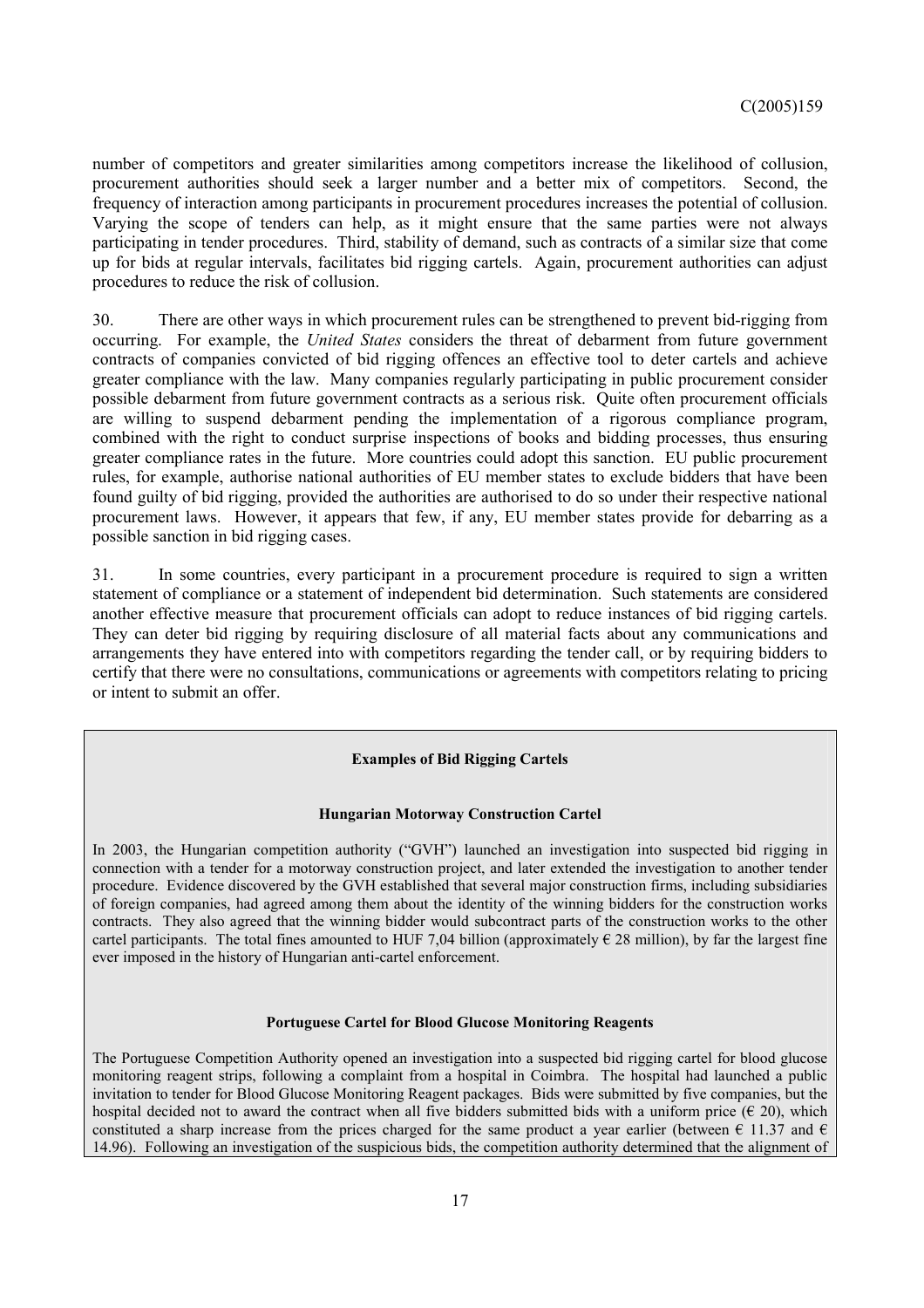the prices could not have occurred without a cartel agreement. The authority imposed a fine of approximately  $\epsilon$ 660,000 on each of the five defendant companies (Abbot Laboratórios, Bayer Diagnósticos Europe, Johnson & Johnson, Menarini Diagnósticos, and Roche Farmacêutica Química) for a total fine of almost € 3.2 million.

### **Swedish Asphalt Cartel**

The Swedish competition authority investigated the asphalt industry which was suspected of rigging bids for many road construction projects. The main target of the suspected cartel was the Swedish National Road Administration, but many local municipalities were also affected. A subsidiary of the National Road Administration is suspected of participating in the cartel as well, which, if proven, would make the National Road Administration at the same time a perpetrator and a target of unlawful cartel activity. The Competition authority is seeking a court judgment imposing fines of SEK 1.6 billion (approximately US \$225 million) on the cartel participants.

While the case is still pending before a Swedish court, the competition authority's enforcement action already has had significant benefits: The case received extensive media coverage, with several reports highlighting the losses for taxpayers caused by the cartel. The beneficial effects of the enforcement action have been very apparent as procurement officials observed that prices dropped by approximately 20%. As a result of the greater awareness among procurement officials of the harm cartels can cause, the competition authority launched a new programme against bid rigging cartels in 2004, following an initiative of the association of local governments. The programme gives the competition authority the opportunity to inform procurement officials about how to detect signs of bid rigging, and encourage them to report suspicious activity.

# **III. Harm and Sanctions**

# *Estimates of Harm Caused by Cartels*

32. A major contribution of the Second Report was its survey of cartel cases where the harm caused by cartels could be estimated and compared with sanctions that were imposed in the same cases. With respect to those cases, the Second Report demonstrated that financial sanctions imposed on cartels remained significantly below the level at which they could be considered an optimal deterrent.<sup>20</sup>

33. The Competition Committee did not engage in a similar exercise in preparation of this Report. However, the anecdotal evidence that some member countries were able to provide re-affirms the findings of the Second Report. As regards overcharges, for example, *Japan* has estimated that recent cartels raised prices on average by 16.5%. In *Sweden* and *Finland*, competition authorities observed price declines of 20%-25% following enforcement action against asphalt cartels, suggesting unlawful mark-ups of a similar magnitude. Along the same lines, in the above mentioned football replica kits case in the *United Kingdom*, long-term price reductions in the order of 30% were observed following the OFT's enforcement action. In *Israel*, the competition authority observed that prices declined by approximately 40%-60% after it uncovered a bid rigging cartel among envelope producers. And estimates in the *United States* suggest that some hard core cartels can result in prices increases of up to 60% or 70%.

34. Recent research on overcharges in cartel cases, based on a review of a large number of cartels, estimated that the average overcharge is somewhere in the 20% - 30% range, with higher overcharges for international cartels than for domestic cartels.<sup>21</sup>

35. As regards the level of financial sanctions, anecdotal evidence gathered for this Report confirms the conclusions reached in the Second Report. For example, data from several cartels in *Japan* suggested that fines remained substantially below the harm that the cartels were estimated to have caused. At these levels, financial sanctions cannot be considered an optimal deterrent, especially considering that not all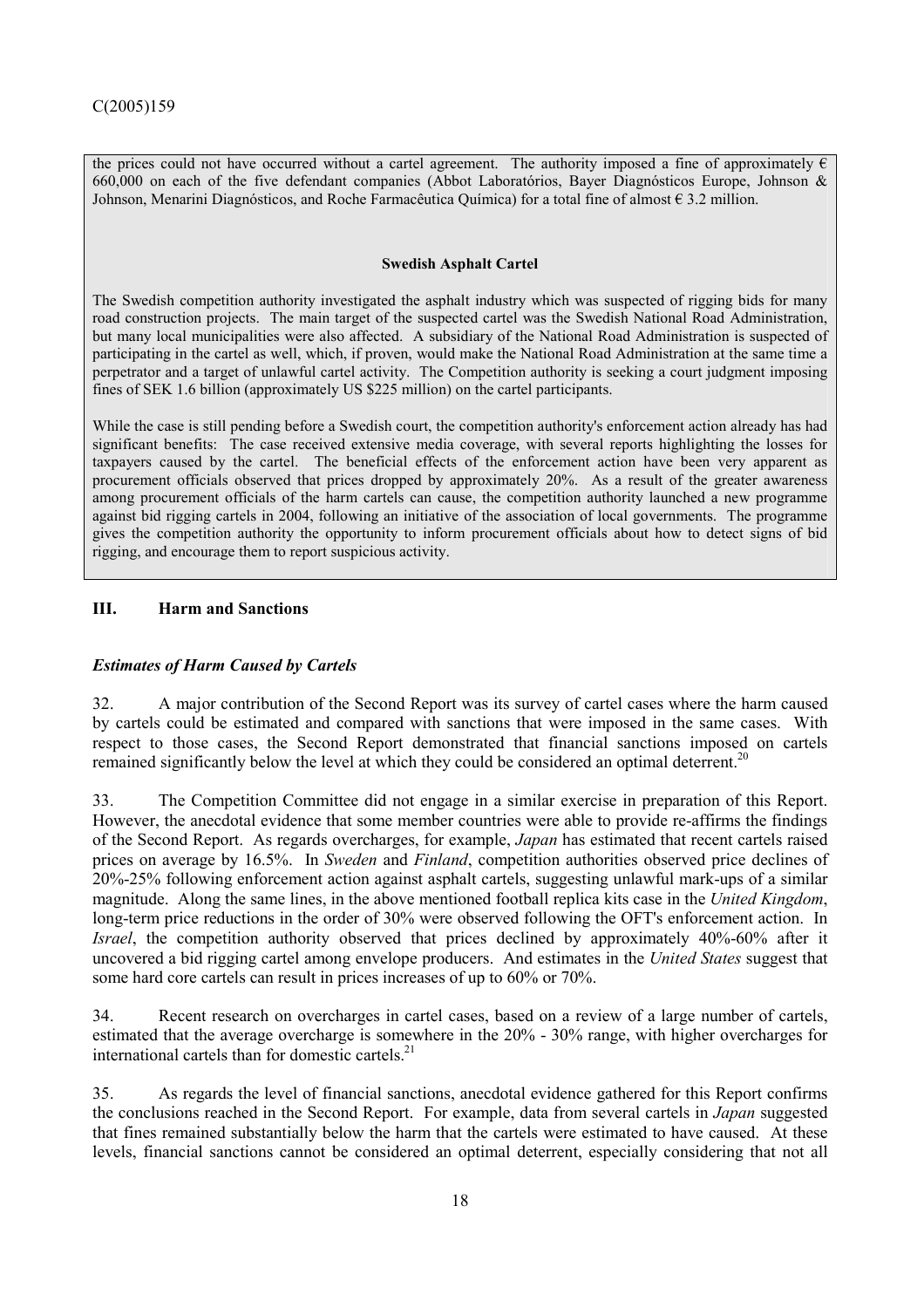cartels are discovered and financial sanctions therefore should substantially exceed the harm caused by a cartel. The Second Report suggested, for example, that based on conservative estimates a fine would have to be three times the actual gain realised by the cartel to be an effective deterrent.<sup>22</sup>

### *Sanctions, in Particular Sanctions Against Individuals*

36. After examining the level of financial sanctions imposed in cartel cases, the Second Report observed with respect to sanctions against individuals:

Whether or not it is legally possible to impose an optimal organisational fine and practically possible to calculate it in a given case, actually imposing it might present problems. The optimal fine could simply be too large for the entity to bear, causing bankruptcy and possible exit from the market, which itself could diminish competition. *Thus, there is a place for sanctions against natural persons, placing them at risk individually for their conduct*. Such sanctions can complement organisational fines and provide an enhancement to deterrence. The laws of several OECD countries, but less than half, permit the imposition of administrative fines on natural persons for cartel conduct. In a distinct minority of countries cartel conduct is a crime, punishable by imprisonment, as well as by fines. The prospect of spending time in jail can be a powerful deterrent for businesspeople considering entering into a cartel agreement. Not all countries consider that criminalising cartel conduct is appropriate, however. Such a step may conflict with existing social or legal norms in a jurisdiction. It also has the effect of imposing a higher burden of proof on the prosecutor and it may make it more difficult to acquire evidence in certain circumstances, as additional procedural safeguards apply in criminal investigations.<sup>23</sup>

37. Following the adoption of the Second Report, the Committee examined more closely the role of sanctions against individuals, including criminal sanctions, in anti-cartel enforcement, but also the challenges that the introduction of such sanctions can create. The results of this discussion are summarised below. $^{24}$ 

### *The Case for Sanctions Against Individuals*

38. An analysis of financial sanctions imposed on cartels strongly supports the case for sanctions against individuals: It is widely believed that corporate sanctions in the form of fines are almost never sufficiently high to be an optimal deterrent, and that the threat of individual sanctions can be an important complement to corporate, financial sanctions. Individual sanctions can strengthen the incentive of directors and employees to resist corporate pressure to engage in unlawful activity, and thus enhance the level of deterrence. In addition, sanctions against individuals also can increase the effectiveness of leniency programmes as they are a powerful incentive for individuals to reveal information about existing cartels and to cooperate in investigations. They can thus create a greater likelihood that someone will defect from a cartel arrangement and offer information and co-operation and make leniency programmes more effective. In addition, even after a cartel has been disclosed, the threat of sanctions against individuals, and the possibility to avoid them through co-operation, will strengthen a competition authority's position during its investigation.

39. In addition, there is anecdotal evidence that criminal sanctions against individuals can have deterrent effects. For example, there have been instances of cartel members locating cartel meetings outside the *United States* in the (mistaken) belief that they could escape the threat of criminal sanctions under US antitrust law. There are also more recent examples of cartels carving out the United States from their operations to avoid the risk of criminal sanctions. That the threat of criminal sanctions weighs much heavier than financial sanctions is further evidenced by the experience of the United States where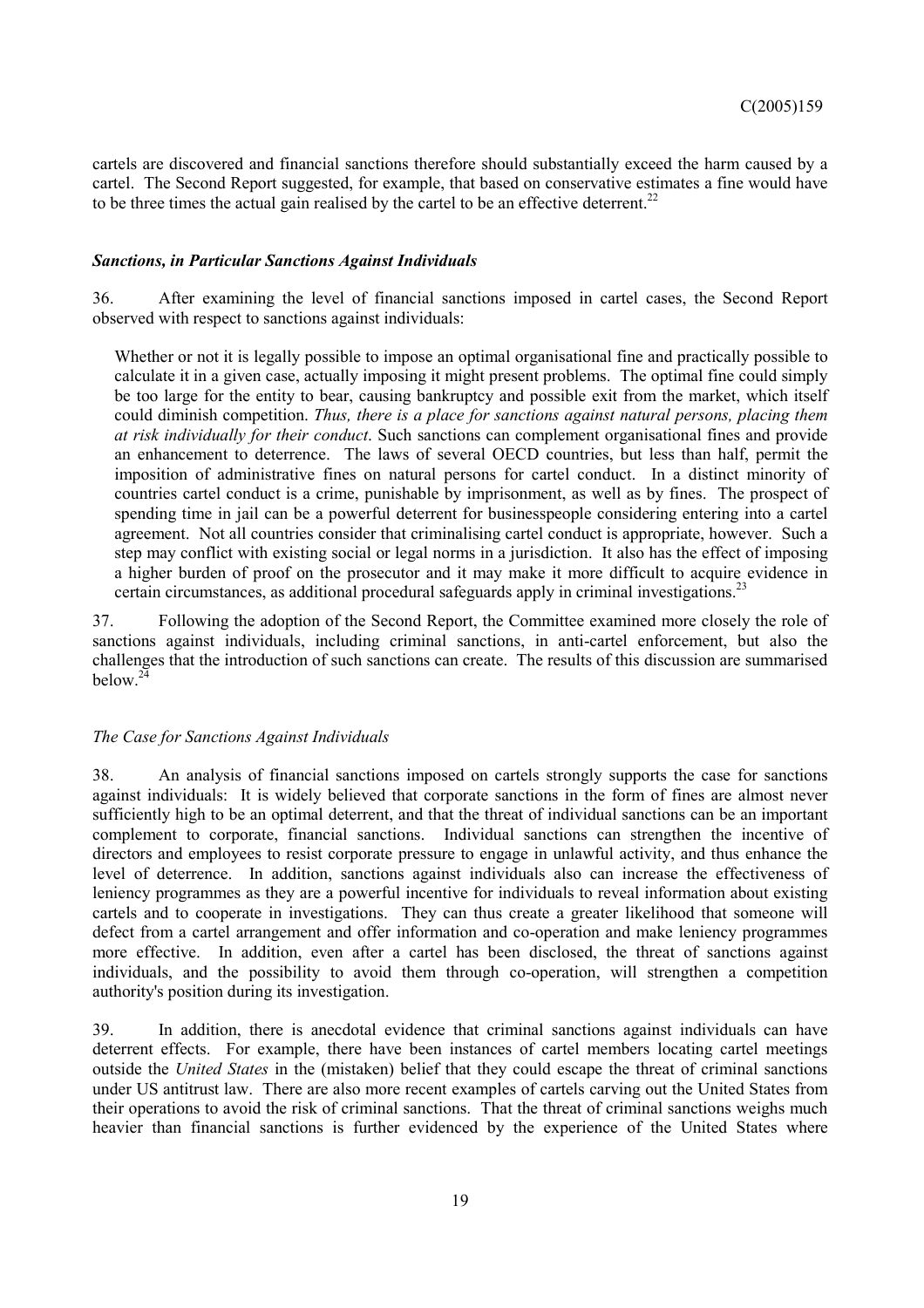individuals repeatedly offered to pay high financial fines if they could avoid jail time, but nobody has ever offered to go to jail in order to avoid paying a fine.<sup>25</sup>

40. However, there is no systematic empirical evidence available to prove the deterrent effects of criminal sanctions or, more importantly, to assess whether the marginal benefit of introducing sanctions against individuals in the form of less harm from cartel activity exceeds the additional costs that a system of criminal sanctions entails, including the costs of prosecution as well as of administrating a prison system. Given the nature of cartel activity, there also appears to be agreement that it would be virtually impossible to generate the relevant data. Countries that use sanctions against individuals in cartel cases do so because they believe that corporate sanctions alone cannot ensure adequate deterrence, and that individual sanctions, including imprisonment, can be useful instruments in the fight against cartels.

41. Ultimately, each country must determine its own, "right" mix of sanctions that has the most effective deterrent effects against cartels.<sup>26</sup> A strong case can be made that cartel enforcement will be more effective if sanctions against individuals are part of that mix. In each jurisdiction, however, this decision depends on a number of factors, including a jurisdiction's cultural and legal environment, its enforcement history in cartel cases, the relationship between a competition authority and courts and prosecutors, as well as the resources of a competition authority. Countries might, for example, consider other mechanisms to provide greater incentives for individuals to defect from cartels, which could be adopted as an alternative or as a complement to individual sanctions. *Korea*, for example, introduced a reward system for individuals who inform the KFTC about a cartel, thus creating incentives for individuals to defect from cartels that do not rely on the threat of sanctions.<sup>27</sup> Other countries and jurisdictions might seek to encourage private enforcement of competition laws to more effectively deter cartels.

# *A Trend Towards Criminalisation*

42. While the number of OECD Members and observers that have actually imposed sanctions against individuals is relatively small, there is a trend toward accepting that sanctions against individuals can contribute to more effective anti-cartel enforcement. The *United Kingdom* has introduced criminal sanctions and initiated its first cases under the new legal regime. In *Australia*, there has been broad support for a criminal sanctions system, and its adoption can be expected soon. And discussions about the benefits of a criminal sanctions system have resumed elsewhere. One such example is *Sweden*, where a Commission proposed in 2004 to criminalise cartel conduct. The Swedish Competition Authority, however, while not objecting to criminalisation as such, raised concerns that the proposal in the way it was designed would actually hamper effective cartel enforcement.<sup>28</sup>

# *Factors to Enhance the Effectiveness of a Criminal Sanctions Regime*

43. If a jurisdiction decides to introduce criminal sanctions, several factors should be taken into account to ensure that criminal sanctions contribute as effectively as possible to anti-cartel enforcement while trying to minimise the costs associated with a criminal enforcement regime. Especially where the authority to criminally prosecute cartels has been allocated to public prosecutors and not the competition authority, proper coordination between prosecutors and the competition authority can be of the greatest importance. First, competition authorities may have to work closely with prosecutors to persuade them to bring cases against cartels. In several Member countries and observers, including, for example, *Israel* and *Norway*, competition authorities have experienced difficulties in persuading prosecutors to take up cartel cases. In addition, close cooperation will be important to ensure the effectiveness of leniency programmes. Individuals as well as corporations might be more reluctant to voluntarily provide information about cartels under a competition authority's leniency programme if they fear the possibility of criminal prosecutions of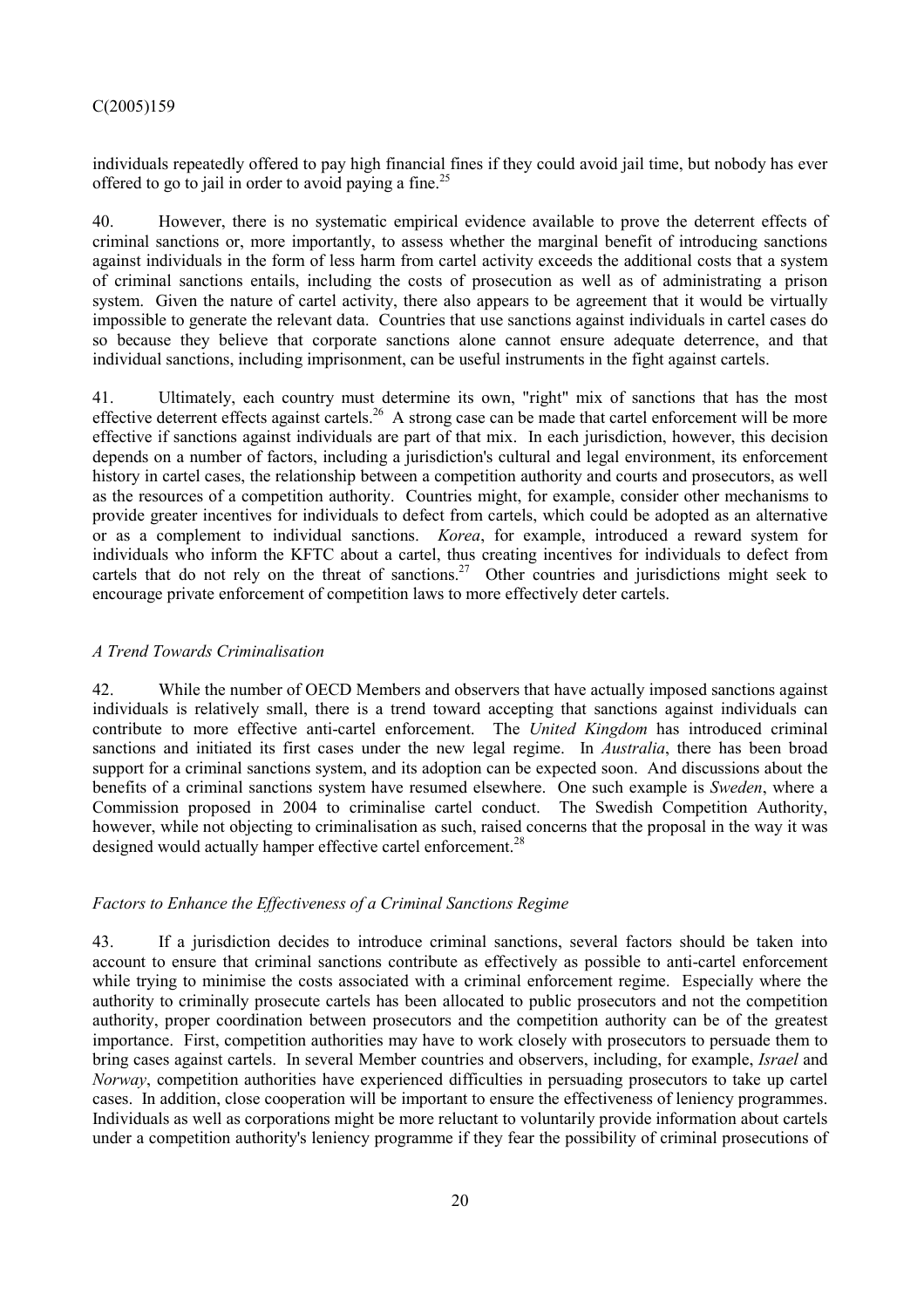individuals. Clear and transparent rules must assure individuals and corporations who come forward and seek leniency that individuals will also have protection against criminal prosecution. In the *United Kingdom*, for example, the competition authority and the public prosecutor's office have made public statements to that effect, assuring leniency applicants that leniency would extend also to criminal prosecutions.

44. The proper definition of the criminal offence can be another factor that can affect the effectiveness of a criminal sanctions system. Members that recently introduced criminal sanctions, or are considering introducing them, have closely examined this question and concluded that the definition of a criminal cartel offence should be different from the general prohibition of restrictive agreements in the competition act. In addition to protecting rights of defence more effectively by providing greater legal certainty, there were also concerns that criminal sanctions might have excessive deterrent effects if the conduct to which they apply is not clearly defined. These countries, including the *United Kingdom* and *Australia*, therefore opted for, or are considering, a provision that would specify various acts that constitute a criminal cartel offence in a way similar to the definition of hard core cartels in the 1998 Hard Core Cartel Recommendation.

45. However, using a specific definition of a criminal cartel offence is not a necessary condition for a successful criminal enforcement regime. Countries that obtain criminal convictions based on the general language of their competition statutes, such as the *United States* and *Israel*, rely on consistent case law, prosecutorial discretion, and, sometimes, approval or exemption systems to ensure that there is no uncertainty about the scope of the criminal offence and to avoid the potential risk of over-deterrence.

46. Relying on the general competition law definition of anticompetitive conduct can hinder criminal enforcement, however, if there is no recognition of a per-se cartel offence. Otherwise, elements of a competition law violation such as market definition, entry barriers, and effects on competition may have to be proven under criminal standards, providing for insufficient deterrence and making it exceedingly difficult to obtain criminal convictions in courts. This has been the experience in *Canada*. As a result, alternative models are currently under consideration that could include a more effective, specific criminal provision for hard core cartels while encouraging pro-competitive alliances.

# **IV. International Cooperation, Including Exchange of Information in Cartel Investigations**

47. Supporting efforts of Member countries to strengthen international cooperation in cartel investigations remains a priority area for the Committee. More effective international cooperation can enhance the ability of authorities to detect and investigate international cartels, and reduce the risk of inconsistencies between enforcement regimes.

48. The Second Cartel Report studied developments in international cooperation in cartel investigations in great detail.<sup>29</sup> It observed that the enforcement community had increasingly become aware of international and global cartels and the substantial harm they cause, and that cooperation among competition authorities to discover and investigate such cartels had substantially increased. The Second Report noted that cooperation was the strongest within a relatively small group of jurisdictions, although other countries were engaged in international cooperation in some cases as well. In most cases cooperation was limited to "informal cooperation" where agencies informally discuss such matters as investigative strategies, market information and witness evaluations, but do not exchange evidence that has been generated by an investigation and is protected by domestic confidentiality laws. The Second Report, however, also recognised that, even though informal cooperation can be quite useful and sometimes help to advance investigations considerably, in many cases investigations of international cartels were significantly constrained by the inability of competition authorities to formally exchange information.<sup>30</sup>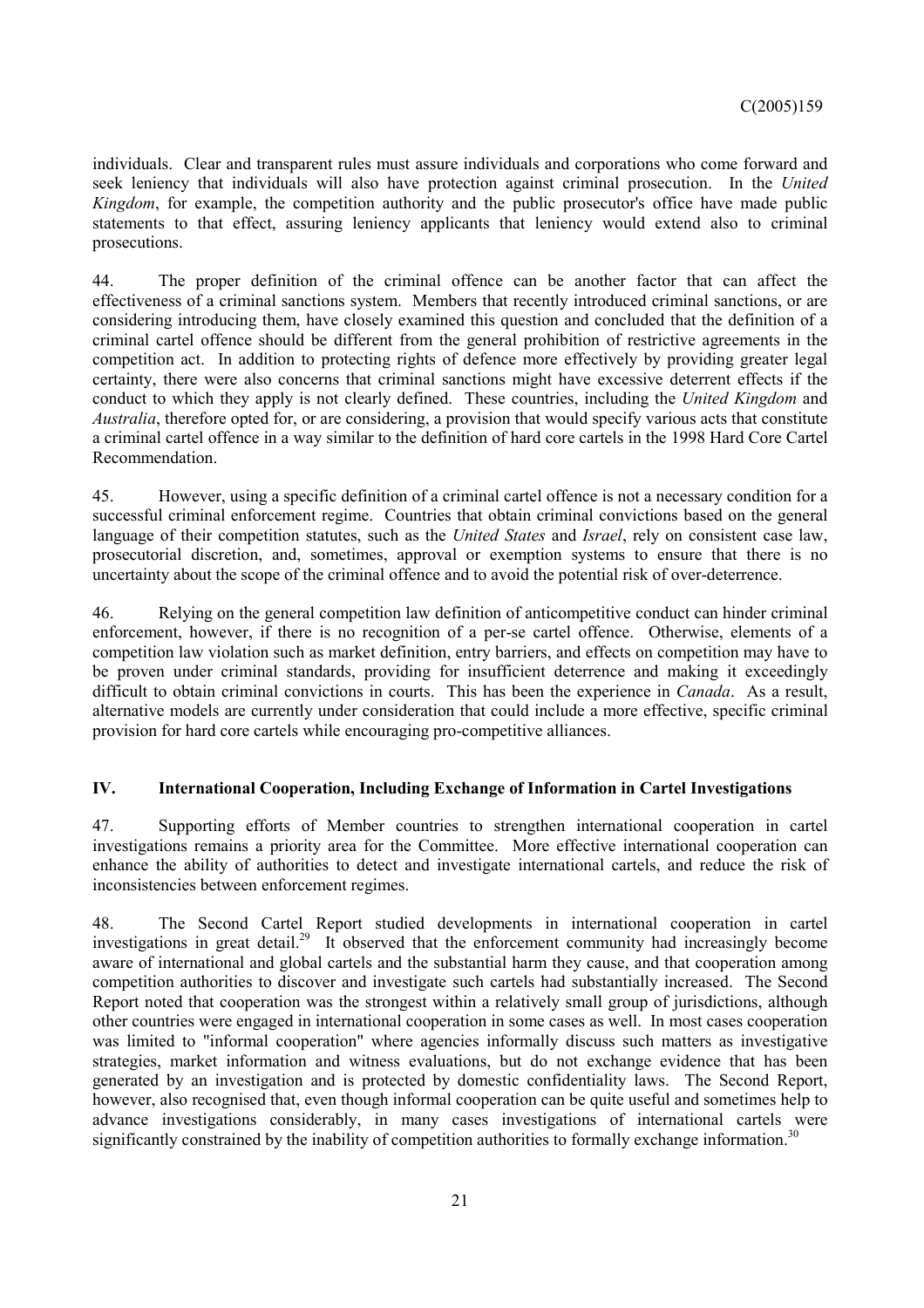49. Many of these trends have continued. OECD members and observers have found that international cooperation in discovering, investigating, and prosecuting international cartels has reached unprecedented levels. New investigative strategies have been used successfully, such as coordinated, simultaneous surprise inspections in several jurisdictions. Confidentiality waivers in cases of simultaneous leniency applications have created more opportunities for multi-jurisdictional cooperation. In several cases, countries were able to assist others in providing access to evidence and witnesses located in their jurisdictions. More countries than ever cooperate by exchanging knowhow and expertise in cartel enforcement, in particular in the field of investigative techniques. The number of bilateral cooperation agreements has substantially increased.<sup>31</sup> One enforcement official recently concluded: "Cooperation among competition law enforcement authorities has undergone a sea change in the past five years," and "[o]ur cooperation with foreign antitrust authorities has never been more effective."<sup>32</sup>

50. Despite appreciable progress, however, substantial room for improvement remains in the area of international cooperation. Most importantly, often cooperation among competition authorities does not include the formal exchange of confidential information. If a greater number of competition authorities were authorised to exchange confidential information in cartel investigations, efforts to detect, investigate and prosecute international cartels would be more effective.

# *Enforcement Cooperation*

51. In many cases of successful cooperation in investigations of international cartels, OECD members have continued to rely on informal cooperation, including the discussion of investigative strategies, market information, and witness evaluations. Despite its limitations, informal cooperation can be very effective and contribute to more effective enforcement. A recently developed form of successful informal cooperation is the coordination of surprise inspections in several jurisdictions which enable the participating authorities to maintain the surprise element of their investigations and to avoid the possible destruction of evidence.

# **Cooperation through Coordinated Inspections**<sup>33</sup>

In February 2003, for the first time an international cartel investigation went overt simultaneously in four jurisdictions: In investigations of suspected cartel activities related to heat stabilisers and impact modifiers, the Canadian Competition Bureau, the European Commission, the Japanese Fair Trade Commission, and the Antitrust Division of the U.S. Department of Justice coordinated simultaneous searches, the servicing of subpoenas and drop-in interviews. In Europe, officials from the European Commission and Member States searched 14 companies located in six Member States as a part of these parallel efforts. Overall, more than 250 investigators and agents were involved in the simultaneous launching of these investigations on three continents.

52. Cooperation through exchanges of information that is not considered confidential also proved helpful in many cases. Frequently, the 1995 OECD Cooperation Recommendation<sup>34</sup> continues to provide the framework for this type of cooperation, especially between OECD members that have not entered into a bilateral cooperation agreement. *Korea*, for example, reported that it notified several other competition authorities in accordance with the 1995 Recommendation when it initiated cartel investigations, and received support from several of the notified authorities which provided non-confidential information from their own investigations. It considered the information it received of substantial help in its own investigation.

53. Successful cooperation among competition authorities is also supported by a regular exchange of knowhow and expertise related to enforcement activities, including tools and techniques for the detection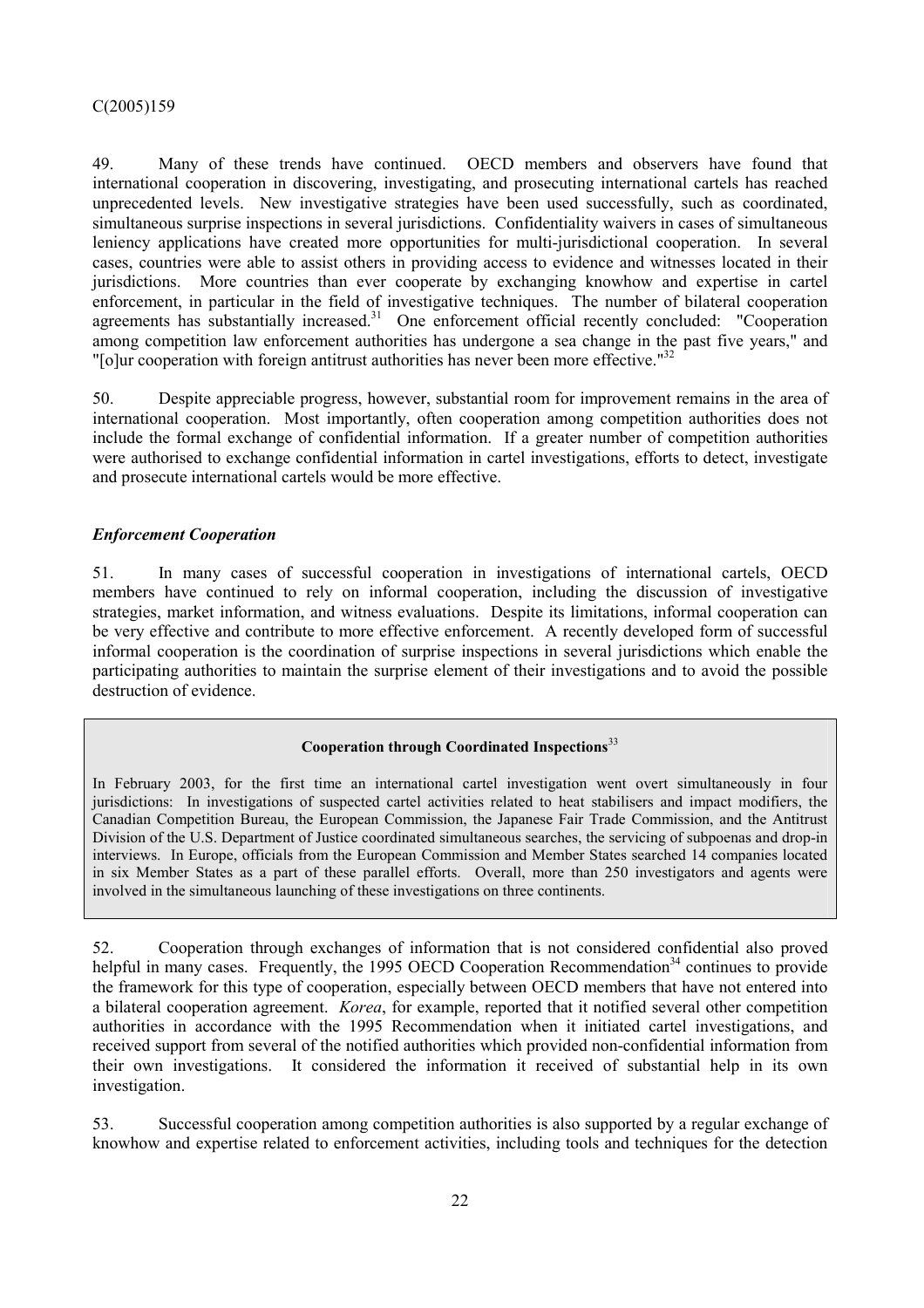of cartels, investigative techniques and evidence gathering, such as electronic searches, and case management. Annual meetings of cartel enforcers focusing on the practical aspects of cartel enforcement, which began in 1999, have come under the umbrella of the ICN since 2004. In the most recent meeting in Sydney, *Australia*, the two-day meeting was combined with a two day workshop focusing on leniency programmes. These meetings not only enable participants to exchange ideas and learn about "best practices" in cartel enforcement. They also provide important opportunities to develop close working relationships, which in turn can facilitate better enforcement cooperation among an increasing number of jurisdictions.

54. Despite the achievements in international cooperation through various forms of informal cooperation, in many cases members realised that informal cooperation has its limits and that the inability to exchange confidential information can seriously hamper cartel investigations. *Turkey*, for example, found that the absence of a formal cooperation mechanism authorising the exchange of confidential information with the *European Commission* limited its ability to investigate cartels. In one case, Turkey investigated suspected cartel activity in the gas insulated switchgear industry, which appeared to operate outside Turkey, but affected the Turkish market as well. The same suspected cartel was simultaneously investigated by the European Commission. Despite Turkey's request for cooperation, however, the Commission was unable to exchange any confidential information in the absence of an instrument authorising the exchange of confidential information. The inability to obtain information from abroad significantly impeded Turkey's ability to investigate this cartel.

55. Where international agreements authorise formal cooperation, competition authorities have used them in an increasing number of cases to more effectively investigate cartels. Cooperation under these instruments can include search operations at the request of another country. *Germany*, for example, undertook extensive search operations at the request of the *United States*. In one case it is reported that more than 100 police officers and Cartel office staff simultaneously searched business premises in several German states following a request for assistance in a cartel investigation by the United States.

56. Cooperation in cartel investigations in the European Union has undergone substantial reforms under the new legal framework introduced by Regulation 1/2003, which entered into force on May 1, 2004. The Regulation introduced far-reaching cooperation mechanisms within the European Competition Network, which comprises the competition authorities in EU member states and the European Commission. In addition to authorising the exchange of confidential information among competition authorities, the Regulation also authorises competition authorities to request assistance of other competition authorities in investigations of suspected infringements of arts. 81 and 82, including investigations of suspected cartels.<sup>35</sup> The first such requests for assistance have been issued in cartel cases, resulting in inspections on behalf of the requesting EU member state.

## *Best Practices for the Formal Exchange of Information*

57. Competition authorities have consistently found that the ability to exchange confidential information can substantially contribute to more effective cooperation and enforcement in international cartel cases. The Committee therefore has for many years sought ways to promote the sharing of confidential information in cartel investigations, consistent with the mandates of the 1995 Cooperation Recommendation<sup>36</sup> and the 1998 Hard Core Cartel Recommendation.<sup>37</sup> Much of the Committee's work has been documented in the Second Report. The Second Report also described the Committee's discussions with the business community, represented by the OECD's Business and Industry Advisory Committee (BIAC), including issues on which the two sides tended to disagree.<sup>38</sup> In addition, the Committee studied practices and rules related to information exchanges in other law enforcement areas where international cooperation is common. In these areas, such as securities regulation and tax, authorities appear to operate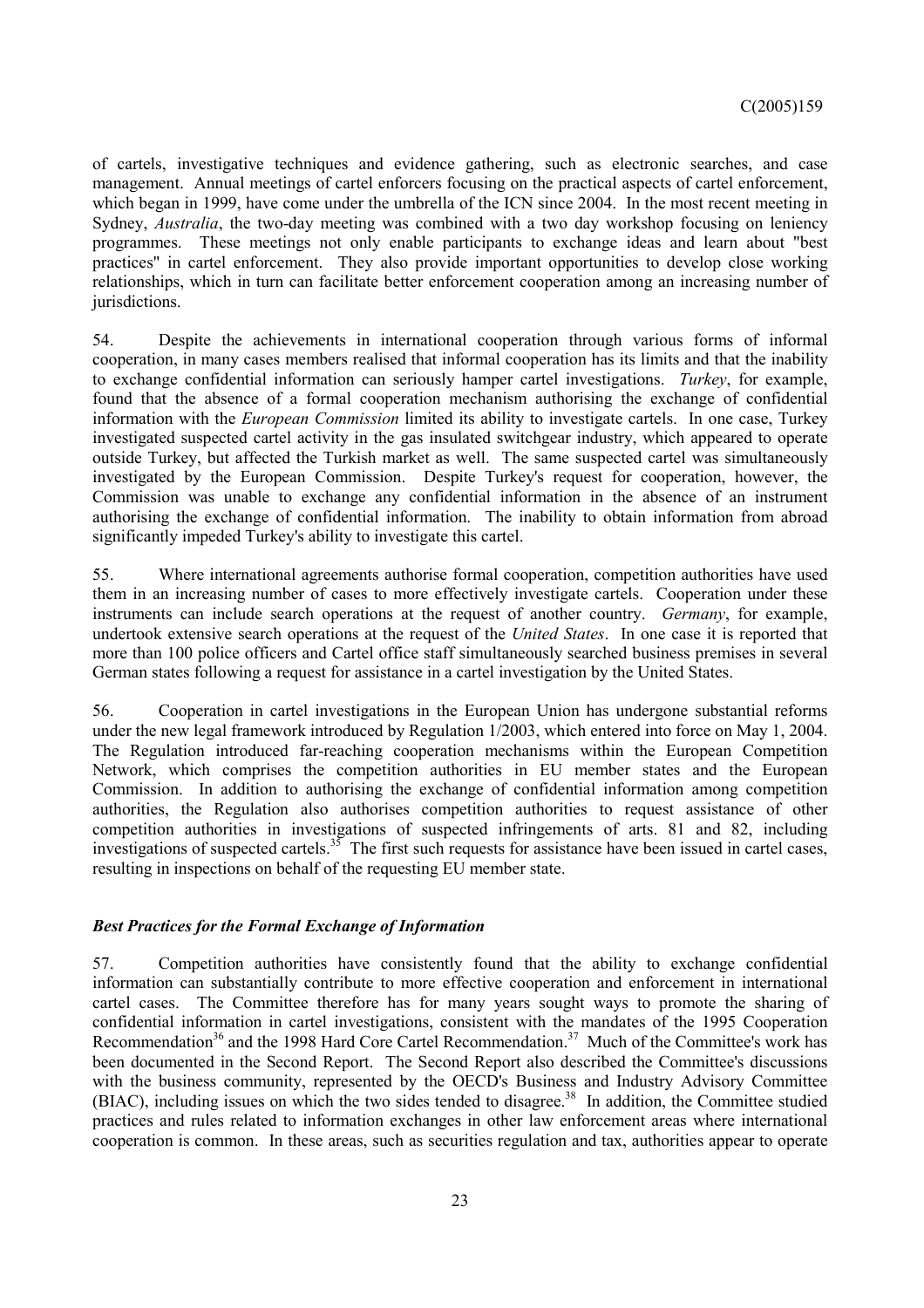under significantly less restrictive regimes concerning confidentiality protection, and therefore exchange information much more frequently in international investigations.

58. More recently, better coordination of leniency programmes has led to increased opportunities to share confidential information and better cooperate. The number of leniency applications submitted simultaneously to more than one competition authority has increased, and simultaneous leniency applications can include waivers of confidentiality rights. Such waivers create more opportunities for multi-jurisdiction cooperation by enabling the competition authorities involved to share information they have received in the leniency applications. However, even in cases where leniency applicants are willing to give waivers, a broader authority to exchange confidential information would be desirable because confidentiality waivers cover only information submitted by the leniency applicants, and competition authorities usually cannot share incriminating information that they obtain as a result of these applications. For example, where a competition authority obtains documents during a dawn raid that was triggered by information provided by a leniency applicant, any such documents usually are still subject to confidentiality protections and cannot be shared with authorities in other jurisdictions.

59. Based on its ongoing work related to information exchanges, the Committee embarked on the development of Best Practices for the formal exchange of information in cartel investigations in 2004[, and adopted the final version of the Best Practices in October 2005.] The laws of many member countries prevent competition authorities from exchanging confidential information in cartel investigations, or severely restrict their ability to do so. The Best Practices aim to identify safeguards that member countries should consider applying when they authorise competition authorities to exchange confidential information in cartel investigations. It is hoped that by identifying appropriate safeguards for information exchanges, the Best Practices would assist member countries to remove obstacles to effective cooperation by authorising the exchange of confidential information in cartel investigations. During the drafting process, the Committee continued extensive discussions with the business community and bar associations to better understand their concerns.

60. The Best Practices are based on the following principles:  $39$ 

- International treaties or domestic laws authorising a competition authority to exchange confidential information in certain circumstances should provide for safeguards to protect the confidentiality of exchanged information. On the other hand, such safeguards should not apply where competition authorities exchange information that is not subject to domestic law confidentiality restrictions.
- Member countries should generally support information exchanges in cartel investigations. It should, however, always be at the discretion of the requested jurisdiction to provide the requested information in a specific case, or to provide it only subject to conditions, and there should be no obligation to act upon such a request. A country may decline a request for information, for example, because honouring the request would violate domestic law or would be contrary to public policy in the requested jurisdiction. In addition, information exchanges should not inadvertently undermine hard core cartel investigations, including the effectiveness of amnesty/leniency programmes.
- When initiating an exchange of information, jurisdictions should act with the necessary flexibility in light of the circumstances of each case. They should consider engaging in initial consultations, for example to assess the ability of the jurisdiction receiving the request for information to maintain the confidentiality of information in the request as well as the confidentiality of exchanged information.
- Appropriate safeguards should apply in the requesting jurisdiction when it is using the exchanged information. In this context, the Best Practices address in particular the use of exchanged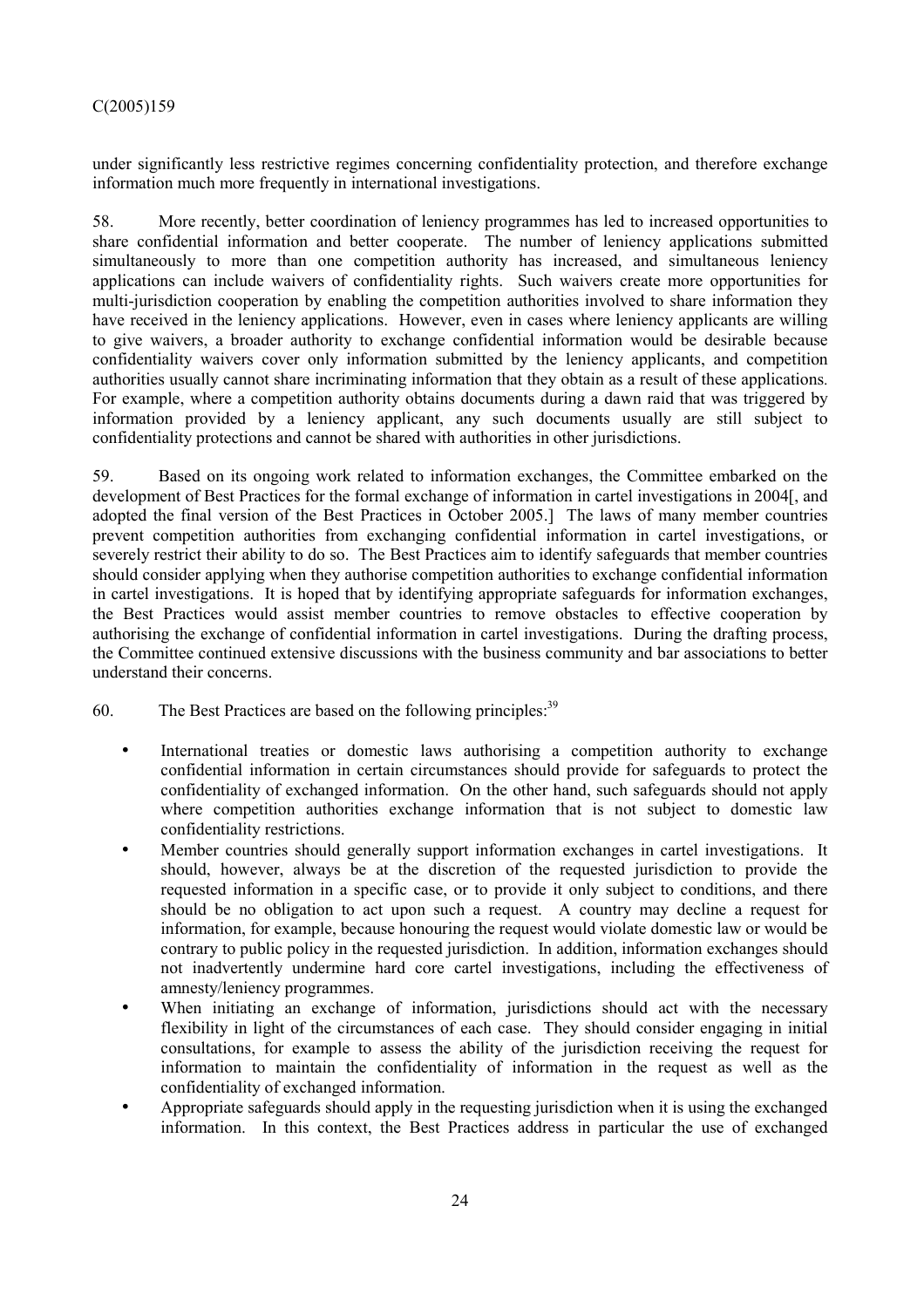information for other public law enforcement purposes, disclosure to third parties, and efforts to avoid unauthorised disclosure.

- Information exchanges should provide safeguards for the rights of parties under the laws of member countries. The Best Practices specifically mention the legal profession privilege and the privilege against self incrimination. In this context, member countries may have to take into account differences in the nature of sanctions for violations of competition laws concerning hard core cartels in different jurisdictions.
- In light of concerns that prior notice to the source of information can severely disrupt and delay investigations of cartels, the Best Practices advise against giving prior notice, unless required by domestic law or international agreement. Competition authorities may, on the other hand, consider ex-post notice if such notice would not violate a court order, domestic law, or an international agreement, or jeopardise the integrity of an investigation.

61. Thus, the Best Practices envisage a robust and credible framework of safeguards to protect confidential business information against unauthorised disclosure, without undermining the ability of competition authorities to effectively cooperate in cartel investigations.

# *The Interface Between Public and Private Enforcement in International Cartel Cases*

62. A number of issues recently have emerged at the interface between public enforcement and private enforcement in international cartel cases. They have highlighted that the interaction between public enforcement and private enforcement can sometimes lead to inconsistencies, and that increased private litigation with broader rights in one jurisdiction could undermine public enforcement efforts against cartels elsewhere, with uncertain net effects on global deterrence of cartels.

63. Discovery procedures in private litigation before U.S. courts emerged as one area that has received particular attention. The concern has been that the use of discovery procedures in private antitrust litigation before U.S. courts to obtain access to documents that the defendants had submitted in non- U.S. investigations of the same cartel could impede anti-cartel efforts outside the United States. In particular, the *European Commission* has intervened before U.S. courts based on the concern that allowing discovery of leniency applications could substantially undermine its leniency programme. *Canada* intervened on similar grounds and opposed or tried to limit discovery of documents related to cartel investigations and prosecutions in its jurisdiction.<sup>40</sup> The outcomes of these cases have been mixed, and not all courts have accepted the views of foreign governments and enforcement authorities seeking to protect the integrity of their enforcement programmes.41 One response to rulings in favour of broad discovery rights has been an adjustment in the European Commission's leniency policy which now permits oral statements in leniency applications.<sup>42</sup> Ultimately, however, the potential that civil procedure discovery rules in one country might interfere with public anti-cartel enforcement in another jurisdiction cannot be completely eliminated.

64. A second important development at the interface between private litigation and public law enforcement against cartels concerned the reach of U.S. antitrust laws in private litigation. In private litigation that followed the prosecution of the well-known *Vitamins* and *Art Auctions* cartels, as well as a cartel for heavy-lift barge services, all of which adversely affected U.S. customers, foreign plaintiffs sought to use U.S. courts to obtain damages from foreign cartel participants where the plaintiffs had been harmed by cartel conduct outside the United States.

65. The important policy questions raised in these cases with regard to international anti-cartel enforcement prompted several governments to intervene before the Supreme Court in *Empagran*, 43 urging the Court to limit the reach of U.S. antitrust law. Their principal point was that even if most countries agreed that price fixing should be condemned, an unreasonable extension of U.S. antitrust law and its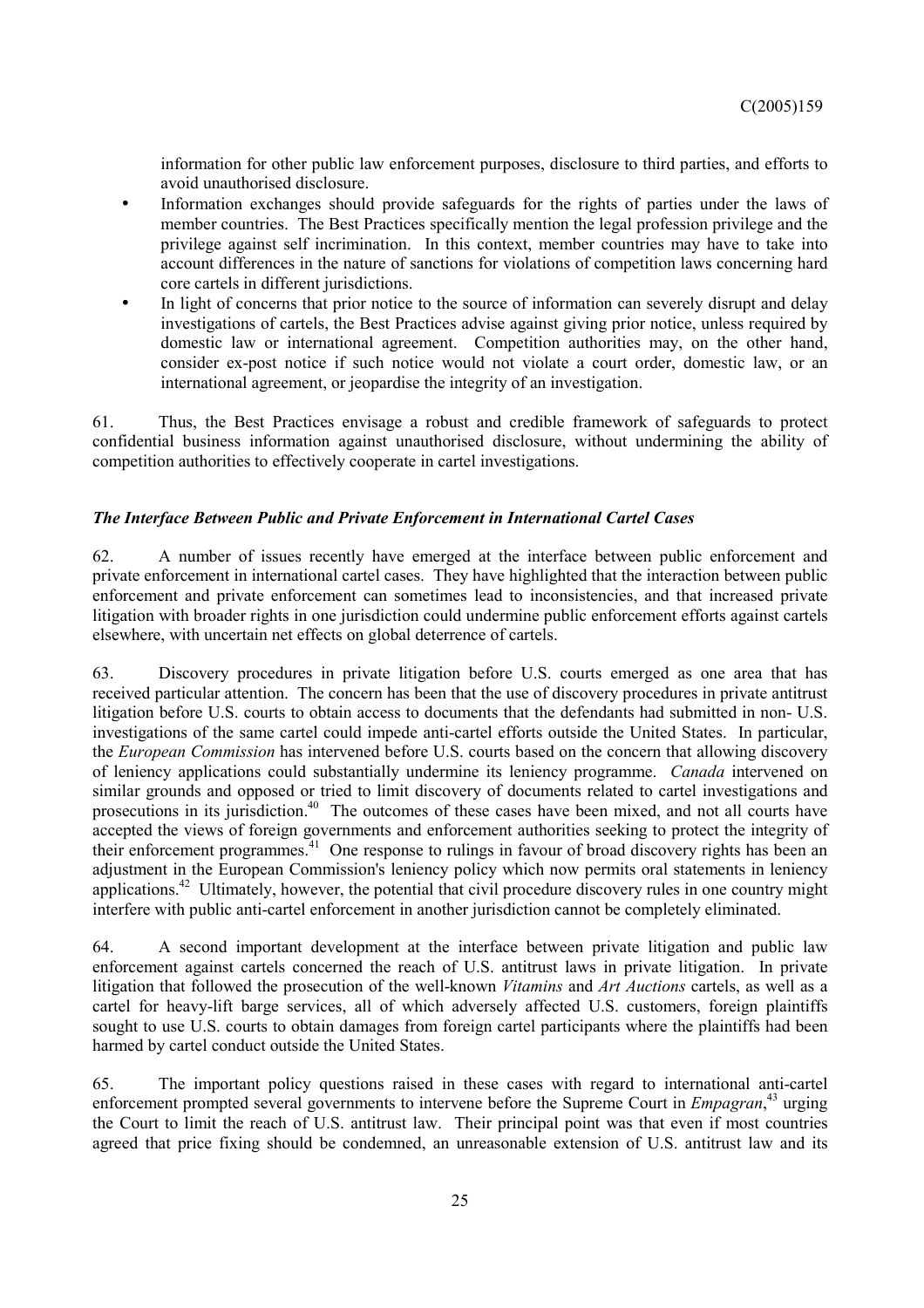private enforcement regime with treble damages would unduly interfere with the policy decisions of foreign jurisdictions on how to remedy anti-competitive conduct that occurred in their territories and how to provide relief to private plaintiffs. They also argued that permitting independently injured foreign plaintiffs to pursue private remedies under U.S. antitrust laws could undermine anti-cartel enforcement as it could reduce the incentives for cartel participants to cooperate under leniency programmes in the United States and elsewhere. On the other hand, interveners on behalf of the foreign plaintiffs had argued that increased availability of private enforcement in the United States would result in greater deterrence of global cartels, thus ultimately benefiting foreign countries as well. The Court refrained from deciding between the two opposing empirical assertions concerning greater global deterrence. Instead, it relied on comity considerations and the need to avoid unreasonable interference with foreign sovereign interests to hold in favour of a more restrictive construction of the relevant U.S. statute,<sup>44</sup> at least in the narrow factual circumstances where the worldwide cartel had adversely affected U.S. and foreign customers, but the foreign effects had been "independent" of any adverse domestic effects.45

66. These cases have raised issues which require further study. Competition authorities, in general, look favourably at private litigation in cartel cases in which customers seek damages for losses they incurred as a result of cartel conduct. The risk of significant damage awards in private litigation can provide a further deterrent against cartels. For this reason, the Second Cartel Report encouraged member countries to explore "means for permitting cartel victims to recover monetary damages from cartel operators, consistent with a country's legal norms and in a way that would avoid unnecessary and vexatious litigation."<sup>46</sup> The European Commission and EU member states also started to examine ways to encourage more private enforcement of European competition law.

67. Civil litigation, however, has the potential to interfere with public law enforcement, in the same jurisdiction as well as in foreign jurisdictions. The role of competition authorities in resolving tensions between private and public enforcement in international cartel enforcement frequently will be limited, as they have little influence over procedural rules, including rules concerning the gathering of evidence. They might in certain cases be able to adjust their own enforcement procedures to protect the integrity of their anti-cartel programmes, and sometimes may intervene in court proceedings to argue in favour of rules that limit inconsistencies between enforcement regimes.

68. The Committee has begun discussions of private litigation in competition cases and intends to further study this area, with a view toward supporting member countries in efforts to provide more opportunity for private enforcement, and to increase the understanding of rules applicable in private litigation in other Member countries in order to adjust to such rules.

# *International Agreements*

69. The survey for this Report disclosed that the number of international co-operation agreements continues to grow significantly. Several have been signed since the adoption of the Second Report, and a growing network of bilateral agreements covers not only cooperation between OECD members, but also cooperative relationships between OECD Members and non-Members. Such international agreements can include state-to-state cooperation agreements, inter-agency cooperation agreements, mutual legal assistance agreements ("MLAT"), as well as competition-related provisions in bilateral free trade agreements.<sup>4</sup>

70. While MLATs are not competition specific, they can play an important role in international cartel cases as they provide the authority for formal cooperation, including the exchange of confidential information, if the conduct under investigation amounts to a criminal offence. MLATs have been used in several more recent investigations of international cartels to obtain evidence located in the territory of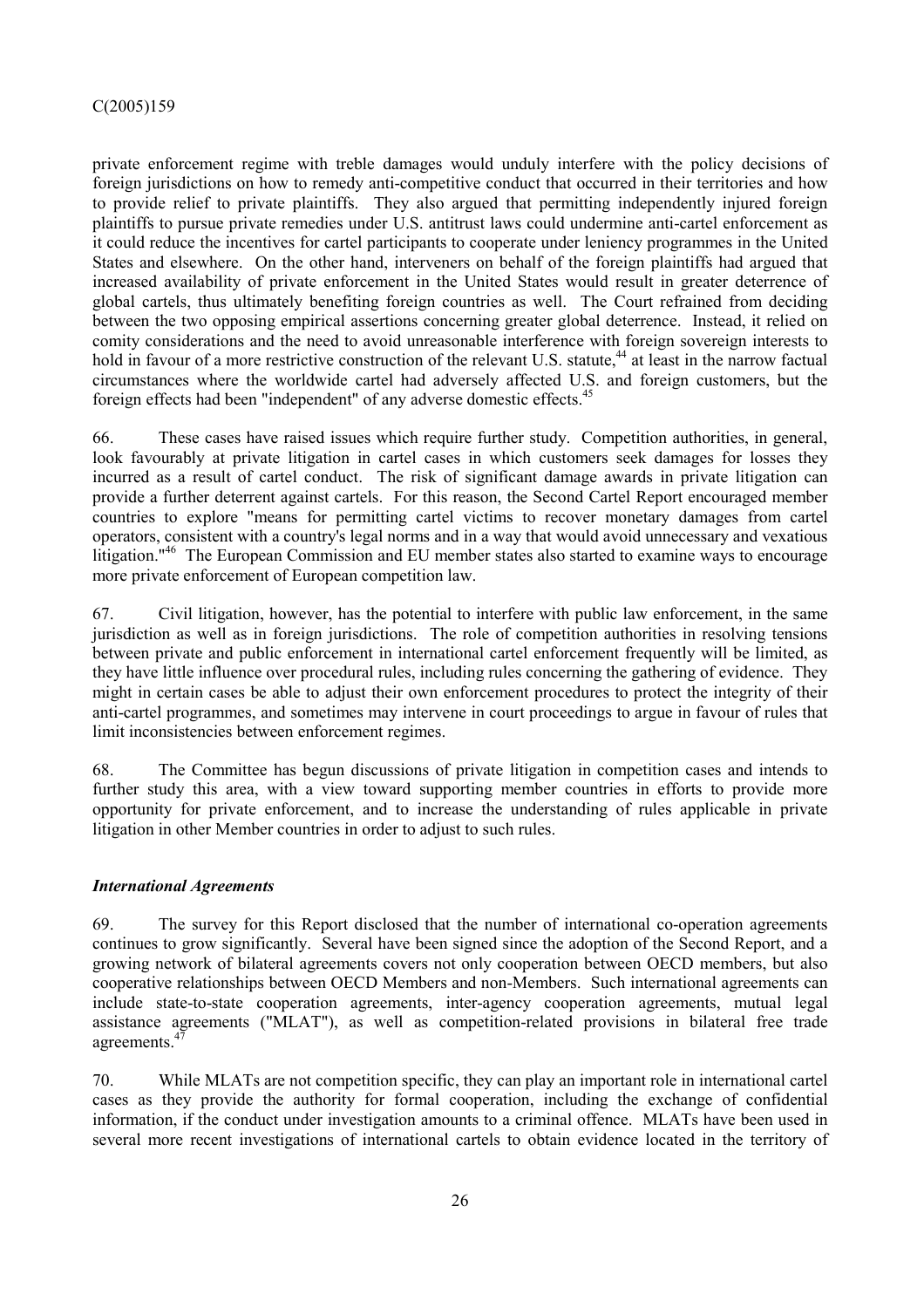another jurisdiction. The MLAT between *Canada* and the *United States* is probably one of the most frequently used MLATs in cartel cases. In an important case, Canadian courts recently upheld the Canadian Competition Bureau's ability to use the MLAT for Canada-U.S. cartel cooperation after parties under investigation for suspected cartel activity in the United States had challenged the MLAT's use to exchange information in cartel cases.<sup>48</sup>

#### **Canadian courts upholding the use of the Canada/U.S. MLAT in antitrust cases**

The *Falconbridge* case had its origin in an MLAT request by the U.S. Department of Justice in connection with its investigation into possible antitrust offences by Falconbridge and Noranda in relation to sulphuric acid. After the request for assistance was approved, documents were seized and gathered pursuant to search warrants and an order for production of records. When the Commissioner of Competition sought authorisation to send the records to the United States, Falconbridge and Noranda brought cross applications to have the search warrants and evidence gathering orders set aside, and for a declaration that the MLAT and implementing domestic legislation were not available in aid of the investigation of a Sherman Act violation.

The court rejected Falconbridge's and Noranda's argument that the alleged offence under section 1 of the Sherman Act did not fall within the definition of "offence" under the MLAT. The court also rejected the argument that the MLAT requires "reciprocity" or "dual criminality" such that any alleged offence with the requesting country must also be an offence within the requested country. In this case, the alleged conduct did not amount to an offence under Canadian laws. The court confirmed that the MLAT does not have "a reciprocal offence" or "dual criminality" requirement in terms of the "offence". Rather, the MLAT sets out an obligation to give effect to requests regarding certain "offences" as defined in the MLAT and to give certain kinds of assistance also as set out in the MLAT and subject to various stipulated limitations. The Court of Appeal recognised that this interpretation of the MLAT "places Canada in the position of providing assistance in situations for which it would never have occasion to make a demand." The Court was of the view, however, that this is "precisely what the Treaty envisages."

## **V. Conclusions**

71. This Report, the final report on the implementation of the Council Recommendation and the progress of Member countries in the fight against hard core cartels, has documented that efforts to fight domestic and international cartels have advanced in many respects. Legislative changes in several Member countries have conferred greater investigative powers on competition authorities, authorised stiffer sanctions, and increased the opportunities to effectively cooperate with foreign competition authorities. More competition authorities have created specialised cartel units and/or prioritised the fight against cartels among their activities. High fines are imposed on a regular basis. Cooperation has become much more common, and exchanges of cartel enforcement know-how have intensified. But much remains to be done.

## *Raising Public Awareness*

72. There has been a significant increase in the awareness of the harm caused by hard core cartels in many countries. Vigorous campaigns to inform the public about the nature of cartels and the danger they pose, and to enhance public support for the anti-cartel efforts have been developed in some Member countries. More countries, however, should consider opportunities to create and expand their own awareness programmes that reach out to key constituents, following the examples of successful programmes that already exist elsewhere. High profile cases, especially those that directly affect consumers, are often the most effective vehicles to increase public awareness of cartels.

73. In many countries, there is also room to work more extensively with procurement officials in an effort to fight bid rigging more effectively. Bid rigging cartels are pervasive, so virtually every country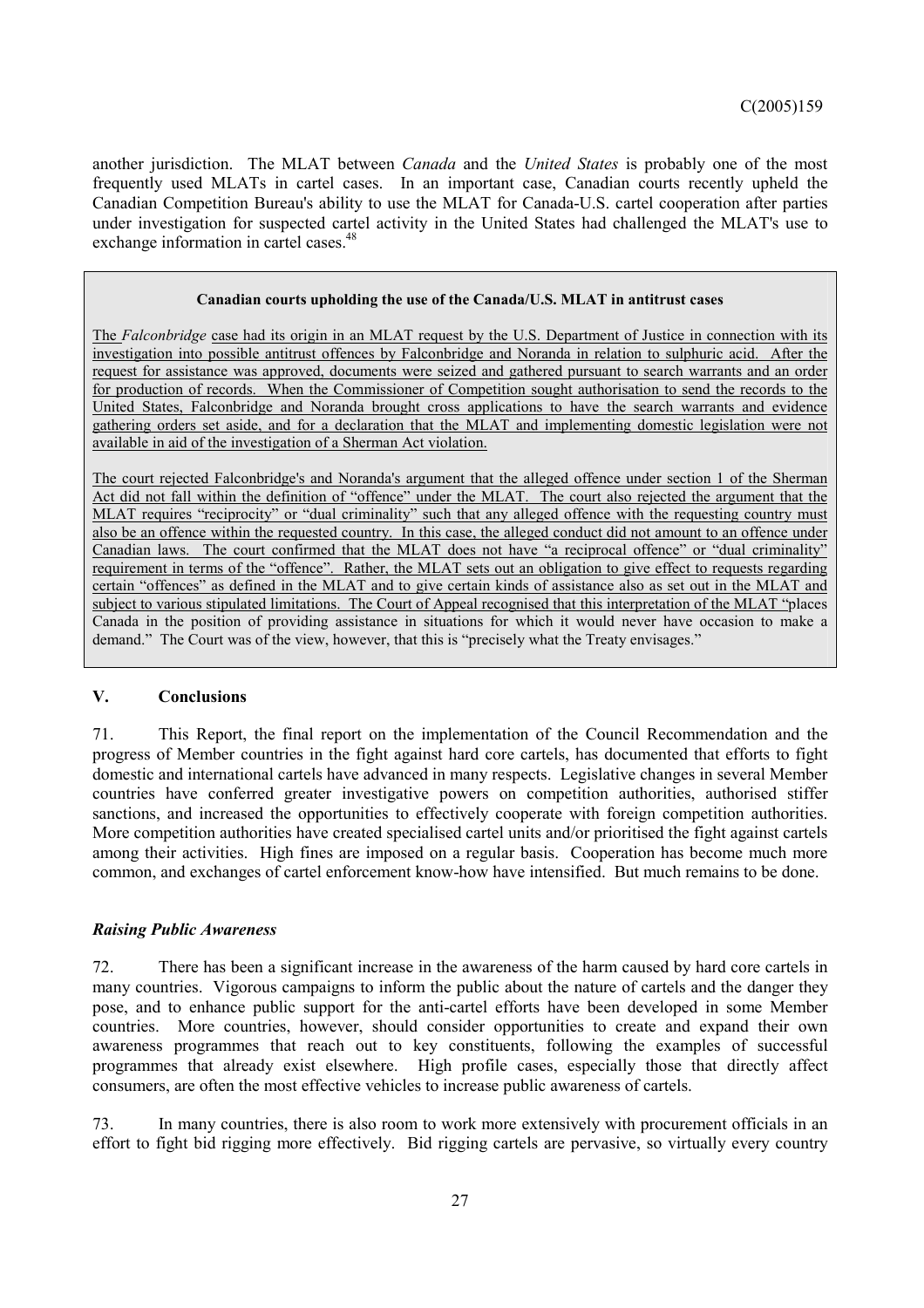can benefit from a more aggressive approach against them. Several countries have developed comprehensive programmes to reach out to procurement authorities, in particular to inform procurement officials about the harm caused by bid rigging cartels, to discuss with them how procurement procedures can be adjusted to make the formation of cartels less likely, and to inform them about ways to monitor markets for possible signs of bid rigging. Countries that have not yet undertaken similar efforts should consider developing their own programmes, taking into account programmes that already exist elsewhere, to make procurement officials effective allies in anti-cartel enforcement efforts.

# *Sanctions*

74. A policy of imposing strong sanctions for cartel conduct is an indispensable part of a successful anti-cartel programme. High financial sanctions have become more common in many countries. But this is not the case in all countries, and it appears that sanctions are not yet at optimal levels. Countries therefore should seek opportunities to further increase corporate fines for participating in cartels.

75. To enhance both deterrence and the effectiveness of leniency programmes, countries also should consider introducing and imposing sanctions against individuals, including criminal sanctions where it would be consistent with social and legal norms. If a country accepts that corporate sanctions alone cannot ensure adequate deterrence, and that criminal sanctions can be a useful instrument in the fight against cartels, it should consider measures that maximise the benefits of criminal sanctions and limit their costs. These measures include: securing broad public support for a criminal sanctions regime, persuading prosecutors and judges that cartels should be criminally prosecuted and that criminal sanctions should be imposed, and close cooperation between competition authorities and public prosecutors.

# *International Cooperation*

76. Cooperation among competition authorities in cartel investigations has become more common. Cooperative relationships between countries, including the exchange of enforcement knowhow and expanded work relationships at the level of enforcement officials, have increased. These developments are critical for more successful efforts to discover and prosecute international cartels. Further means of enhancing international cooperation in cartel investigations should be considered. In particular, countries should consider authorising their competition authorities to exchange confidential information with foreign competition authorities, provided appropriate safeguards against unauthorised disclosure are in place such as those developed in the Committee's Best Practices for formal information exchange in cartel investigations. Countries that prosecute cartel conduct as a crime should consider exploring ways of making more effective use of MLATs. Ways should be examined of coordinating leniency programmes, especially by encouraging leniency applicants to simultaneously apply in as many countries as possible.

# *Next Steps*

77. The Competition Committee will continue to consider the anti-cartel effort as one of its top priorities. It intends to focus on the following areas:

- *Enforcement Procedures:* Examine the potential use, in particular in civil law jurisdictions, of plea bargaining-type procedures in cartel prosecution to use resources more effectively.
- *Role of Prosecutors:* Discuss ways to ensure more effective cooperation and coordination with public prosecutors in criminal enforcement regimes.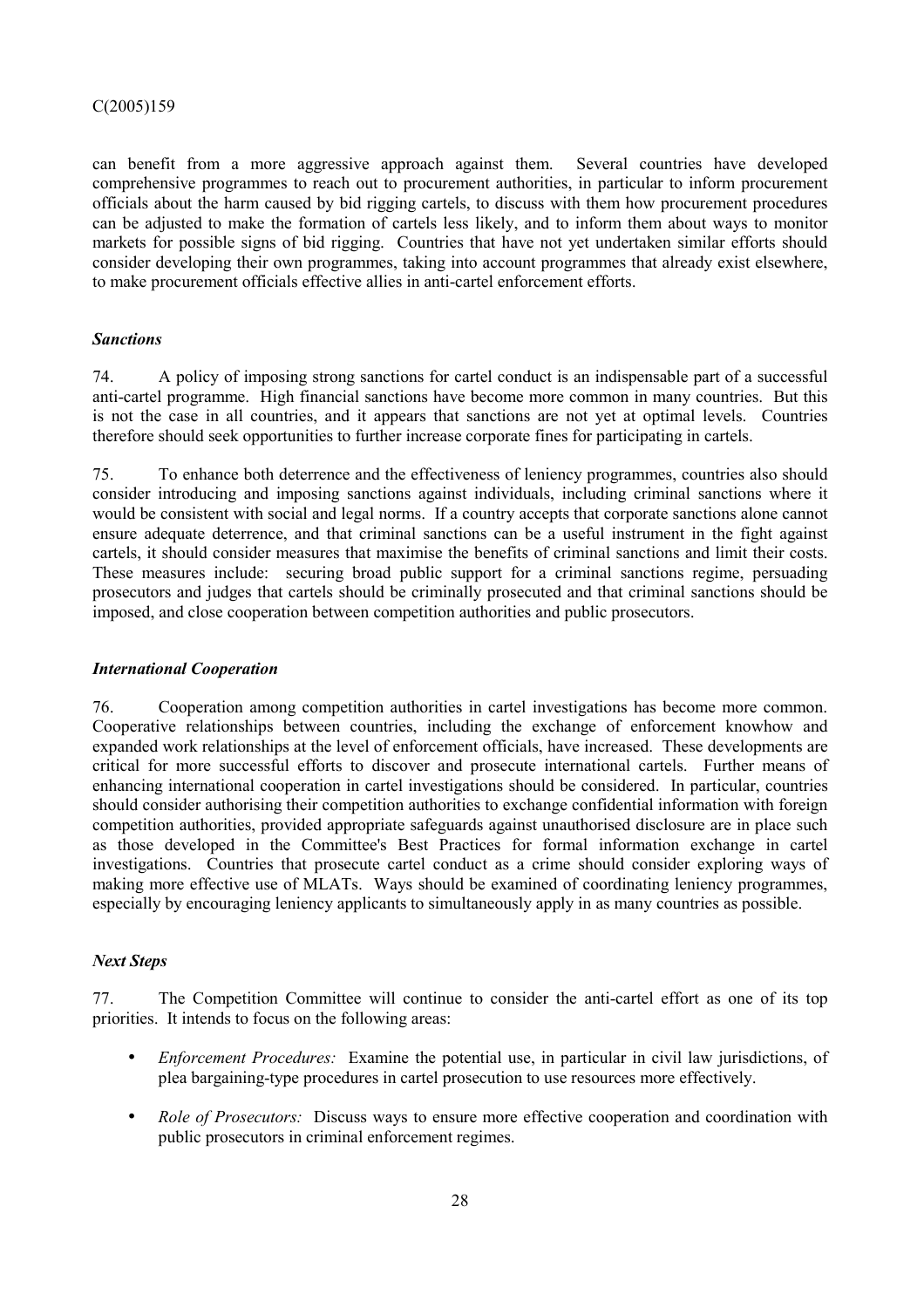- *Harm:* Gather more information about harm caused by cartels, and methods to measure harm.
- *Leniency Programmes*: Continue discussions of effective leniency programmes, including ways to better coordinate leniency programmes.
- *Cooperation & Information Exchange:* Continue promoting enhanced opportunities for competition authorities to exchange information in cartel investigations.
- *Private Enforcement*: Examine ways to permit cartel victims to recover monetary damages from cartel operators in a greater number of cases, taking into account issues arising at the interface between private and public enforcement against cartels.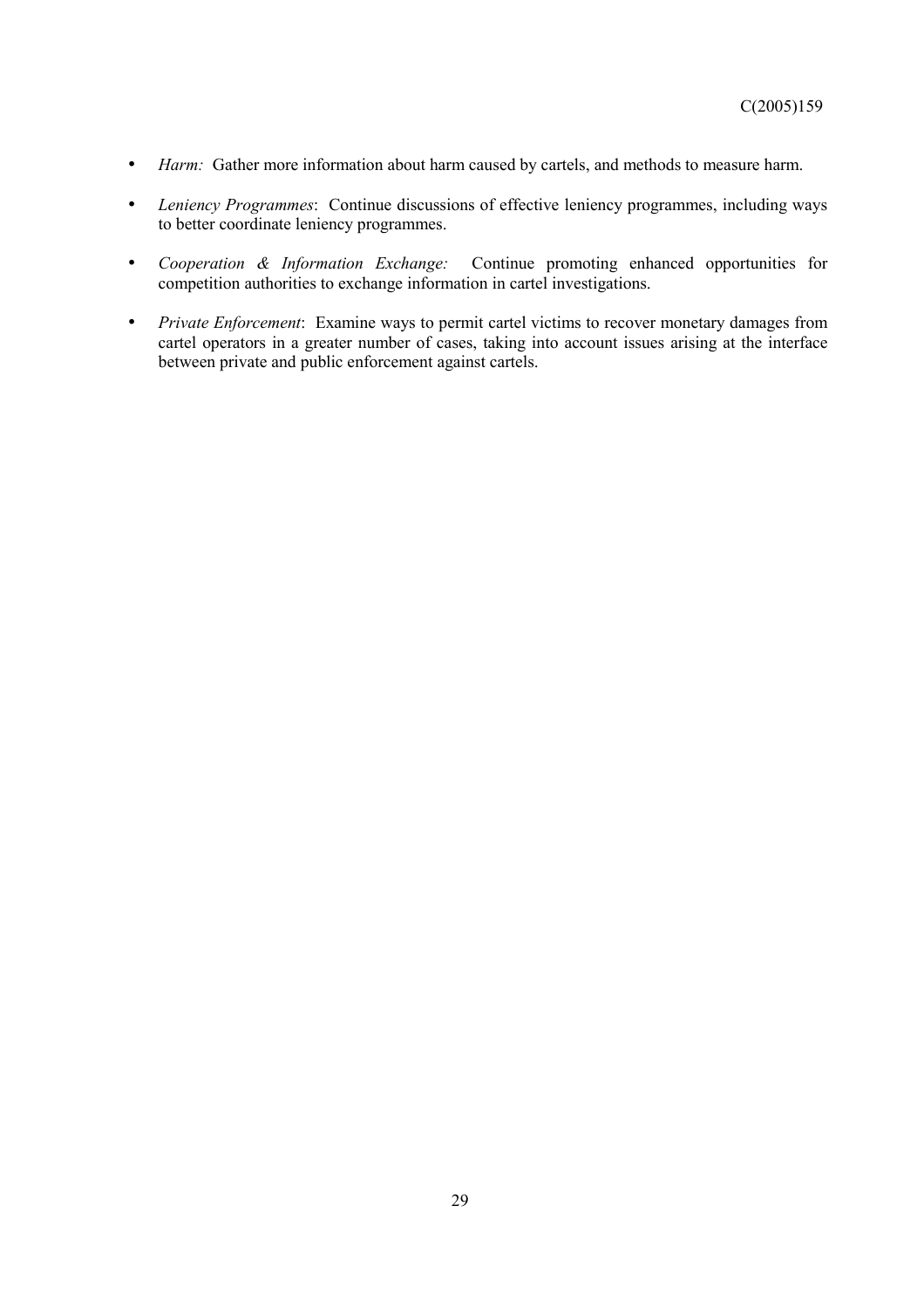## **NOTES**

- 1 . Recommendation of the OECD Council Concerning Effective Action Against Hard Core Cartels, C(98)35/FINAL.
- 2 . Implementation of the Council Recommendation Concerning Effective Action Against Hard Core Cartels: First Report by the Competition Committee, C(2000)63.
- 3 . Implementation of the Council Recommendation Concerning Effective Action Against Hard Core Cartels: Second Report by the Competition Committee,  $C(2003)31$ , at 9.
- 4 . Second Report, *supra* note 3, at 13.
- 5 . The Second Report was also recognised in the academic literature on cartels. *See, e.g.,* John M. Conner, *Price Fixing Overcharges: Legal and Economic Evidence* (2005); on file with OECD.
- 6 . Review of the Trade Practices Act 1974 (Dawson Report), Chapter 10, Penalties and other remedies 150- 63 (2003). The Dawson Report cautioned that the introduction of criminal sanctions should be conditioned on the ability to reach satisfactory conclusions on a number of important preliminary questions, such as the definition of a criminal offence. As reported further below, new legislation has been proposed in the meantime which would introduce many of the reforms discussed in the Dawson Report.
- 7 . Verizon Communications v. Trinko, 540 U.S. 398, 408 (2004).
- 8 . Much of this information is available in greater detail in the annual reports on competition enforcement activities which member countries and observers to the Committee file with the Competition Committee and which are available on the OECD Competition web site, at www.oecd.org/competition.
- 9 . At the time of this Report, the Cartel Office's orders imposing fines are not yet final since most of the companies concerned filed appeals.
- 10. *See* the discussion of raising the awareness of procurement officials of the harm caused by cartels, *infra,* at 15.
- <sup>11</sup>. AKZO received full immunity from fines for having revealed the cartel.
- <sup>12</sup>. Until May 2004, private homes could not be searched by the Commission.
- <sup>13</sup>. Information about the ICN's activities related to cartel enforcement is available at http://www.internationalcompetitionnetwork.org/cartels.html.
- 14. *Price Fixing, Bid Rigging, and Market Allocation Schemes: What They Are and What to Look For*; *Antitrust Enforcement and the Consumer*; available at http://www.usdoj.gov/atr/contact/newcase.htm.
- 15. http://www.usdoj.gov/atr.
- 16. Annual Reports of competition policy developments are available at http://www.oecd.org/competition.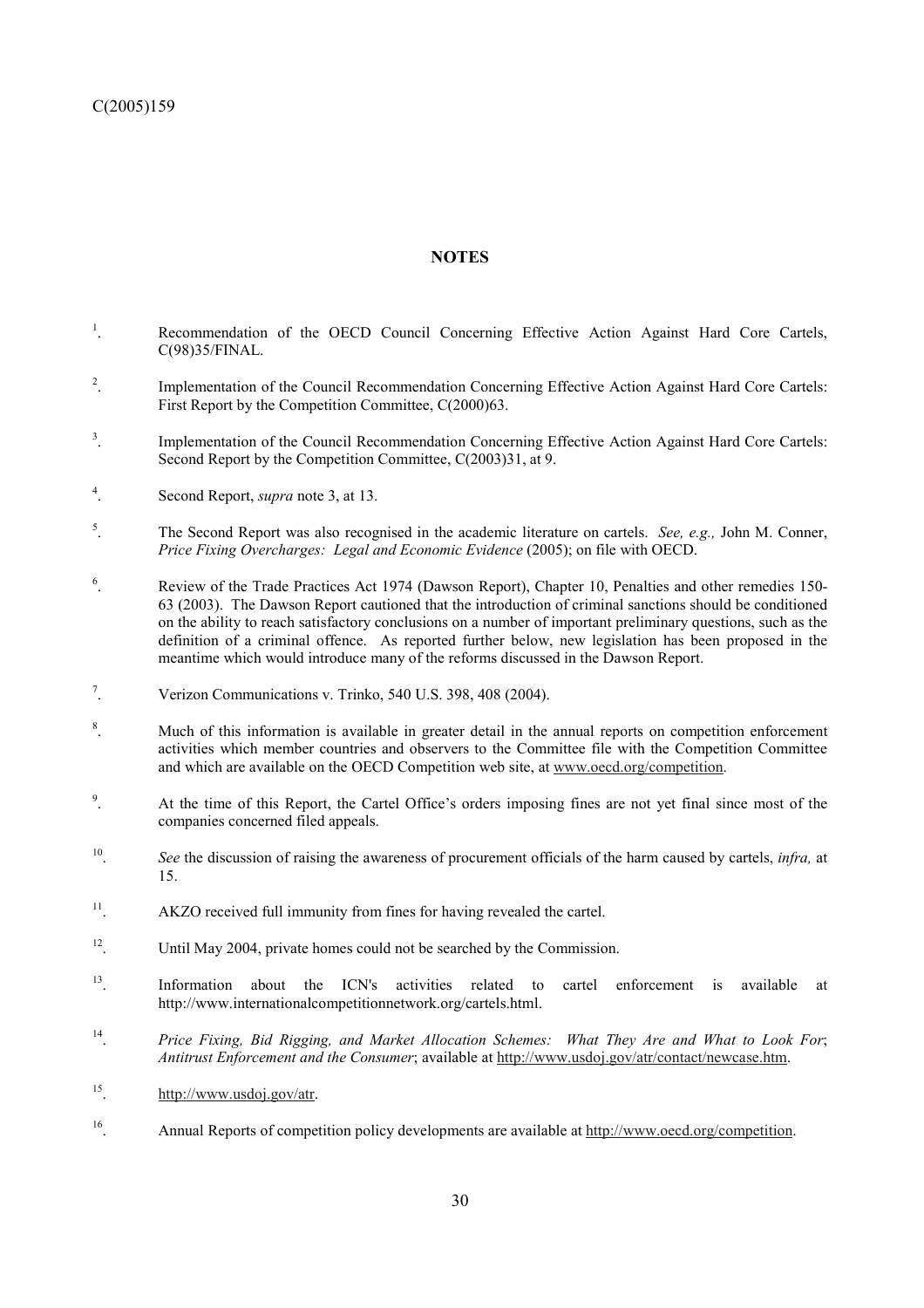- 17. Available at http://www.usdoj.gov/atr/public/guidelines/primer-ncu.htm.
- 18. http://competition.ic.gc.ca/epic/internet/incb-bc.nsf/en/ct02296e.html
- <sup>19</sup>. WTO law as well as EU law impose requirements on national procurement laws that might limit the extent to which such laws can be adjusted to make the formation of cartels more difficult. However, even within the framework set forth by WTO and EU procurement rules, adjustments can be made to reduce the likelihood of cartels.
- 20. Second Report, *supra* note 3, at 22.
- 21. Conner, *supra* note 5, at 67. The author used estimates from more than 500 cartel episodes. *See also* Gregory J. Werden, *The Effect of Antitrust Policy on Consumer Welfare: What Crandall and Winston Overlook*, Economic Analysis Group Discussion Paper 30 (2003) (estimating average price increase of more than 20%).
- <sup>22</sup>. Second Report, *supra* note 3, at 22. The Second Report also acknowledged, though, that some believe that as few as one in six or seven cartels is detected and prosecuted, implying a multiple of at least six.
- 23. Second Report, *supra* note 3, at 23 (emphasis added).
- <sup>24</sup>. CARTELS: SANCTIONS AGAINST INDIVIDUALS (2005). A complete version of the roundtable discussion is available at http://www.oecd.org/dataoecd/61/46/34306028.pdf. Strengthening private enforcement of competition laws against cartel participants can also increase deterrence. However, since this topic was not addressed during the roundtable on sanctions against individuals, it is not discussed in the following text.
- <sup>25</sup>. *Id.*, at 105. The United States emphasised that it would not accept an offer to pay a fine in lieu of a prison sentence.
- <sup>26</sup>. In determining the "right" mix of sanctions, a country may also decide that concerns about a risk of bankruptcy should not be taken into account when imposing fines on corporations, thus eliminating a factor that could result in lower financial, corporate fines.
- <sup>27</sup>. Several commentators have suggested that a reward scheme could be an effective tool to uncover cartels and could also make the formation of cartels more costly and therefore less likely. *See* Cécile Aubert, Patrick Rey, & William E. Kovacic, *The Impact of Leniency and Whistleblowing Programs on Cartels*, 23 Int'l J. Indust. Org. (forthcoming).
- <sup>28</sup>. Sweden, Annual Report on Competition Policy for 2004 (2005), available at: http://www.oecd.org/competition. Claes Norgren, Intervention at the Conference on Antitrust Reform in Europe, Brussels, 2005, available at http://www.kkv.se/press/Pdf/tal\_cn\_050309.pdf.
- 29. Second Report, *supra* note 3, at 24.
- 30. Second Report, *supra* note 3, at 26-30.
- 31. *See also infra,* at **Error! Bookmark not defined.**.
- 32. Scott D. Hammond, *An Overview of Recent Developments in the Antitrust Division's Criminal Enforcement Program*, presentation before the American Bar Association Midwinter Leadership Meeting, January 10, 2005, available at http://www.usdoj.gov/atr/public/speeches/207226.pdf.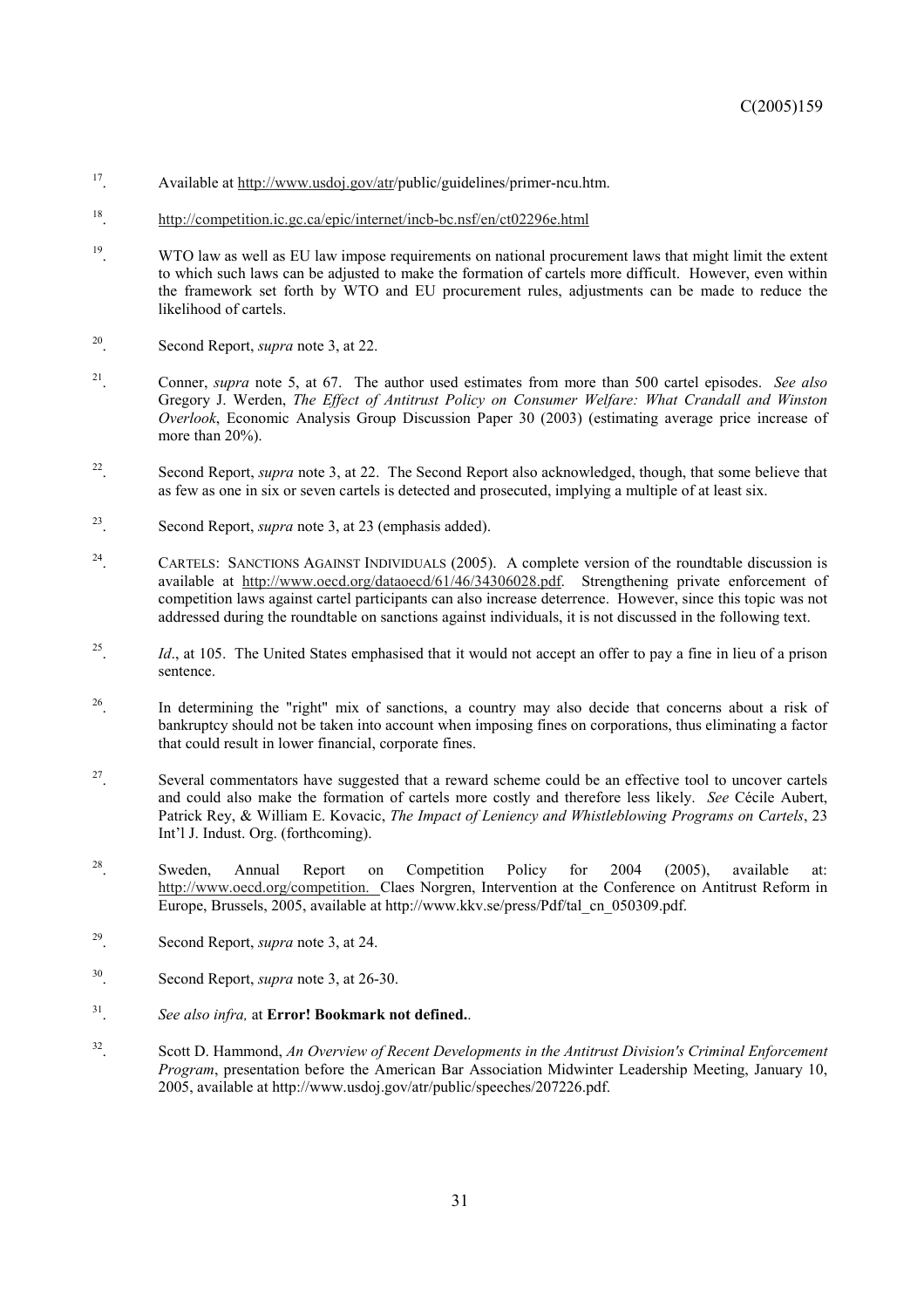- <sup>33</sup>. Commission Press Release IP 03/33 (February 14, 2003). The same strategy has successfully been used in other cases as well. *See, e.g.,* Commission Press Release IP 03/107, May 14, 2003 (coordinated inspections in the copper concentrate sector).
- <sup>34</sup>. Recommendation of the Council concerning Co-operation between Member Countries on Anticompetitive Practices Affecting International Trade, C(95)130/FINAL, available at: http://www.oecd.org/competition.
- <sup>35</sup>. Council Regulation (EC) No 1/2003 of 16 December 2002 on the implementation of the rules on competition laid down in Articles 81 and 82 of the Treaty, O.J. L1/1 (2004), arts. 12 (exchange of information) and 22 (assistance). *See also* Commission Notice on Cooperation within the Network of Competition Authorities, O.J. C101/43 (2004).
- 36. *Supra*, note 34.
- 37. *Supra*, note 1.
- 38. Second Report, *supra* note 3, at 33. For a detailed discussion of some of these issues *see also* Scott D. Hammond, *Beating Cartels at Their Own Game – Sharing Information in the Fight Against Cartels*, presentation before the Competition Policy Research Center, Fair Trade Commission of Japan, November 20, 2003, available at http://www.usdoj.gov/atr/public/speeches/201614.pdf.
- <sup>39</sup>. If and when adopted,] the text of the Best Practices is [will be] available at http://www.oecd.org/competition.
- <sup>40</sup>. In re Vitamins Antitrust Legislation, Misc. No. 99-197 (TFH) MDL No. 1285 (D.D.C. Dec. 18, 2002), 2002 U.S. Dist LEXIS 25815.
- <sup>41</sup>. *Compare* In re Methionine, Case No. C-99-3491 CRB (N.D. Cal. July 29, 2002) (motion to compel discovery of leniency statements denied) *with* In re Vitamins Antitrust Legislation, Misc. No. 99-197 (TFH) MDL No. 1285 (D.D.C. Dec. 18, 2002) (leniency submission held to be discoverable).
- 42. For a description of the European Commission's concerns raised by these cases *see*, *e.g.,* Oliver Guersent, *The Fight Against Secret Horizontal Agreement in the EC Competition Policy*, in 2003 FORDHAM CORP. LAW INST. 43, 51-53 (B. Hawk ed. 2004).
- 43. Hoffmann-La Roche v. Empagran, 124 S. Ct. 2359 (2004).
- 44. Foreign Trade Antitrust Improvement Act of 1982, 15 U.S.C. § 6a (2000 ("FTAIA").
- <sup>45</sup>. The Supreme Court remanded the case to the appeals court for further consideration of the plaintiffs' argument that the foreign conduct and domestic conduct were linked (and not "independent"), and therefore the foreign conduct fell under the jurisdiction of U.S. antitrust laws. On remand, the appeals court affirmed the dismissal of the plaintiffs' antitrust claims for lack of subject matter jurisdiction under the FTAIA on the ground that the domestic (U.S.) effects of the defendants' conduct did not proximately cause the foreign plaintiffs' injuries. Empagran v. Hoffmann-LaRoche, 2005 U.S. App. LEXIS 12743 (D.C. Cir. June 28, 2005). *But see* In re Monosodium Glutamate Antitrust Litigation, 2005 U.S. Dist. LEXIS 8424, 2005-1 Trade Cas. (CCH) ¶74781 (D. Minn. May 2, 2005) (court upholding subject matter jurisdiction under the FTAIA on the ground that domestic effects of an international cartel and foreign plaintiffs' injuries were sufficiently linked).
- 46. Second Report, *supra* note 3, at 36.
- <sup>47</sup>. Examples of cooperation agreements in competition matters between OECD Members include agreements and MOUs of the Korean Fair Trade Commission with the Mexican competition authority and the